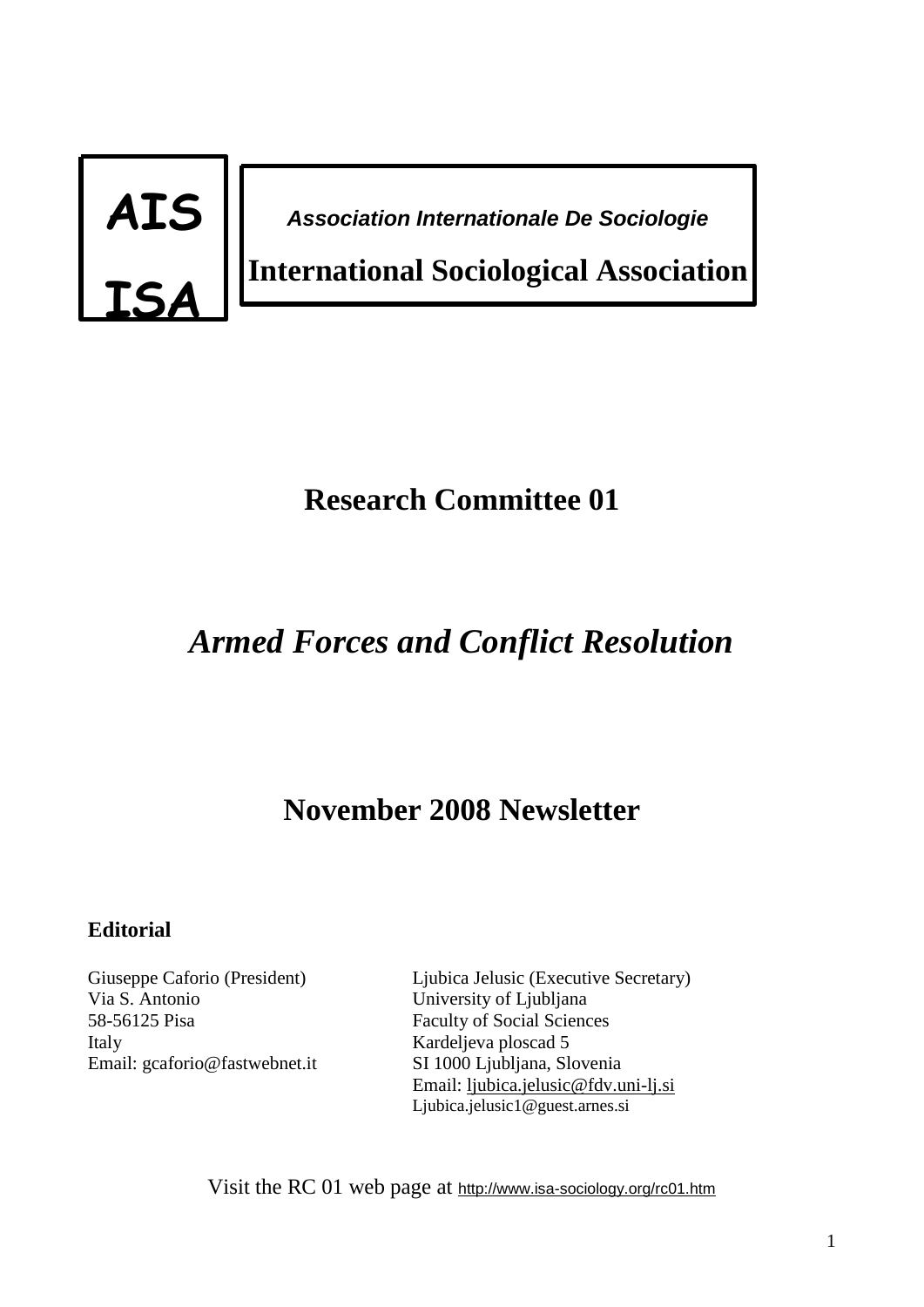## **RESEARCH COMMITTEE 01**

# **ARMED FORCES AND CONFLICT RESOLUTION INTERNATIONAL SOCIOLOGICAL ASSOCIATION**

**President**

Giuseppe Caforio, Italy

**Executive Secretary**

Ljubica Jelusic, Slovenia

**Vice-Presidents**

Christopher Dandeker, United Kingdom Gerhard Kuemmel, Germany Joseph Soeters, The Netherlands

**Executive Committee**

Bernard Boëne, France Lindy Heinecken, South Africa Doo-Seung Hong, South Korea Marina Nuciari, Italy Bandana Purkayastha, USA David Segal, USA Mady Wechsler Segal, USA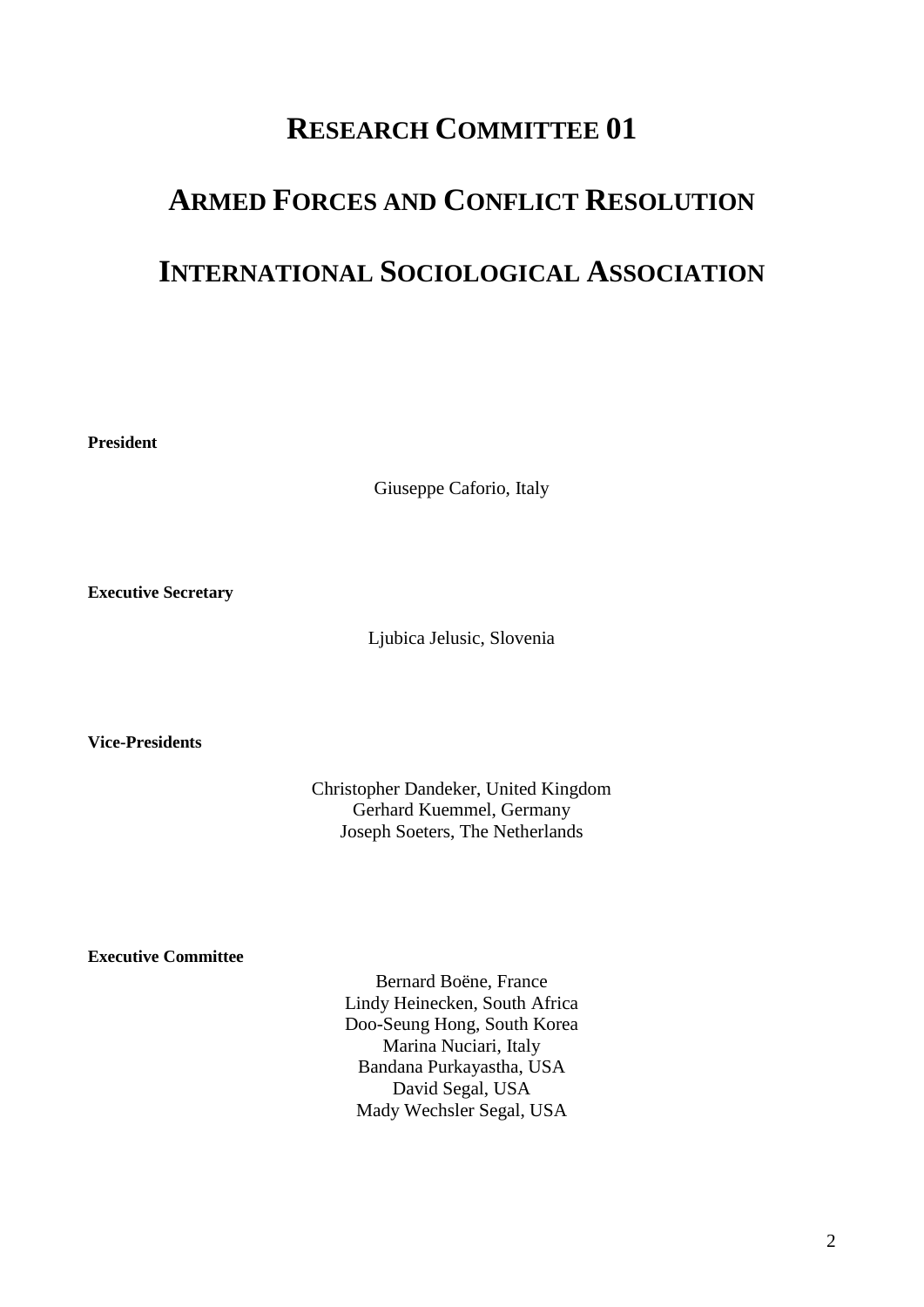## **LAST MINUTE NEWS**

**On November 21, 2008, the Executive Secretary of the RC01, prof. dr. Ljubica Jelušič, was appointed as Minister of Defence of the Republic of Slovenia. In order to continue the activities of Executive Secretary, Dr. Uroš Svete from Faculty of Social Sciences, University of Ljubljana, Slovenia, RC01 member, agreed to serve as the Executive Secretary till next elections. His email address is [uros.svete@fdv.uni-lj.si.](mailto:uros.svete@fdv.uni-lj.si) Those who attended the World ISA Congress in Durban and Seoul Interim Meeting of the RC01, know him as good presenter and devoted scientist in military sociology topics.** 

## **TABLE OF CONTENTS**

*President's Letter No. 20*

*Lettre du Président No. 20*

*Carta del Presidente N. 20*

#### **Report of Recent Activities**

- **OPENING SPEECH AT THE SEOUL INTERIM CONFERENCE BY THE RC01 PRESIDENT DR. GIUSEPPE CAFORIO**
- **THE REALIZED PROGRAM OF SESSIONS AT THE SEOUL 2008 INTERIM RC01 MEETING**
- **SOME STATISTICS ABOUT THE SEOUL INTERIM CONFERENCE**
- **BUSINESS MEETING ISA RC01, SEOUL 2008 – AGENDA AND DECISIONS**
- **REPORT BY THE EXECUTIVE SECRETARY, DR. LJUBICA JELUŠIČ JULY 2008**

**Past Events Outside RC 01**

**Upcoming Events Outside RC 01**

**New Publications**

**News from RC01 members**

**News on Job Positions, Scholarships**

**Membership and dues**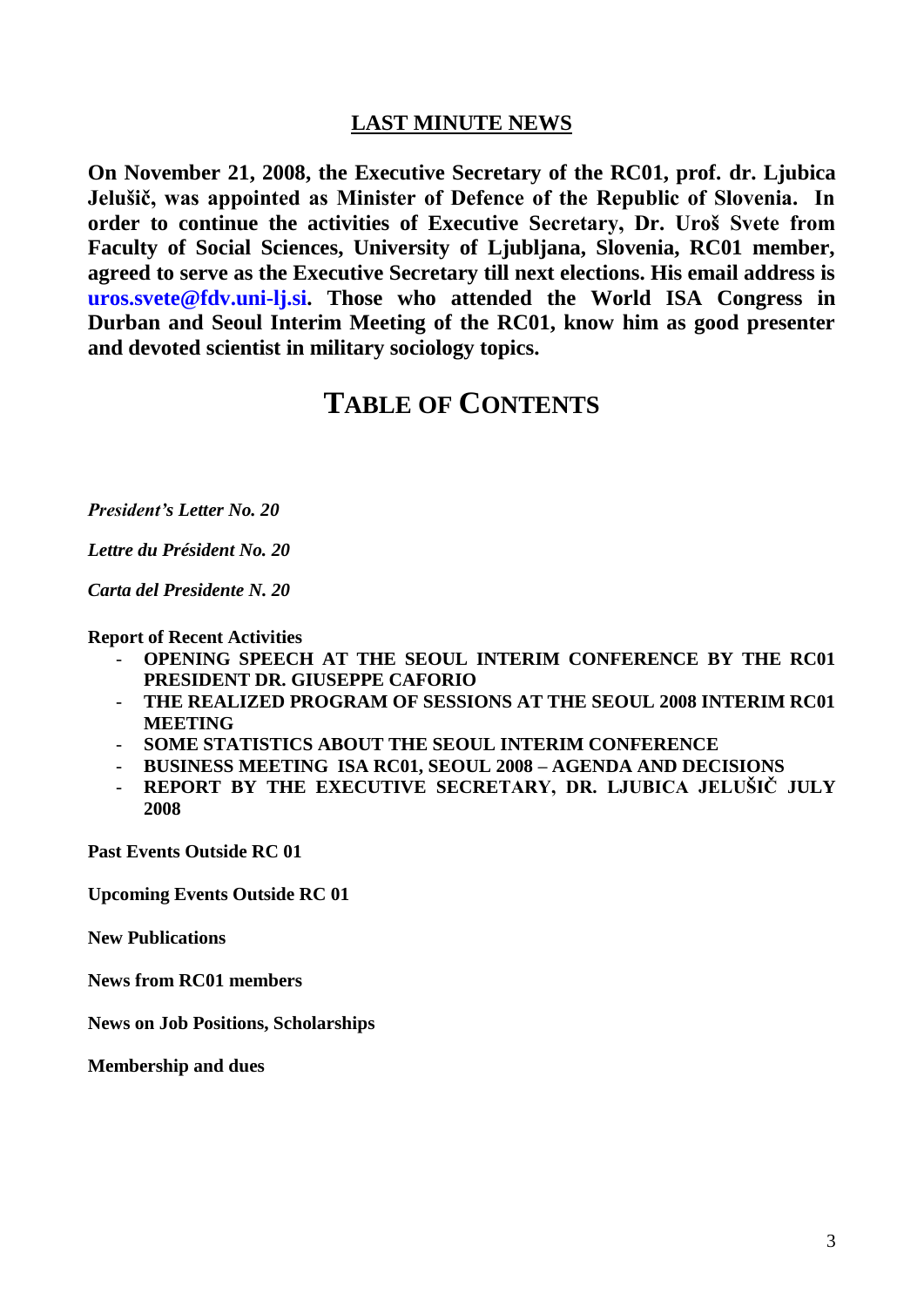## **PRESIDENT'S LETTER NO. 20**

This Newsletter is in large part devoted to a reflection on the unfolding and the results of the interim meeting held by our Committee this year in Seoul, South Korea, from 14 to 17 July.

The Executive Secretary's report gives an account of the most significant statistical data, while the report on the business meeting informs you on the future developments of the Seoul experience, first and foremost the publication of the proceedings. Beyond the foregoing data – data already significant in themselves – I would like to highlight some aspects of the recent Korean experience of particular significance.

First of all, I want to underscore the fact that, unlike for previous interim meetings, the invitation to participate was also extended to persons with a keen interest in our discipline who do not belong to our Committee and that their response was positive, since 40 paper givers were scholars who are not members of the RC. This led on the one hand to a broadening of scientific perspectives, approaches, and points of view, and on the other also to some (very few) interventions that were not completely consistent with the theme of the conference. Nevertheless, the positive aspects seem to have far exceeded the dispersive ones.

A second significant aspect regards the choice of Seoul as venue for the conference. As I said in my opening address at the proceedings of the conference (reported below), this choice fits in with the character of our Committee, which aims to attract and link scholars from all parts of the world. Therefore it was considered appropriate to hold the meeting in a geographic region of a steadily growing significance. The fears on the eve of the conference, in regard to low attendance due to the marginality of the region with respect to the countries with the largest delegations of scholars in our discipline, were proved wrong by the facts (see the statistical data reported in this Newsletter): the Seoul conference saw the highest attendance of all RC01's interim meetings!

But the choice of Seoul proved to be a good one also because of two other aspects of the event: organisation and hospitality. Under the leadership of Prof. Doo Seung Hong, the Local Organising Committee did an outstanding job, creating the atmosphere of a smoothly running organisation and offering us all a friendly, refined welcome. It won't be easy for my successor to organise the 2012 interim meeting at a similar level!

A third aspect: a variety of the themes dealt with and the level of the presentations.

Just a glance at the conference's programme (reported in the body of this Newsletter) shows the striking variety of themes. Further comment would be superfluous. Similarly, it is not possible to be judging about the content of the presented papers, because they are currently being examined by the chairpersons for their possible inclusion in the conference proceedings. However, allow me to express my personal opinion: having been present at many sessions throughout the conference, my impression is that I have listened to many presentations of remarkable scientific insight, offering significant new contributions.

Last but not least, the generous support of the Korean organisations, that financed the conference, enabled us for the first time, to offer grants to partially cover the travel expenses of young (and not so young) colleagues who would otherwise have been unable to attend. This allowed many researchers, selected for the quality of their presentations, to participate in the conference.Such promotion of merit, offered to the scholars coming from the less economically well off countries, should be seen as a standard future practice not only for our RC but more generally, for the ISA as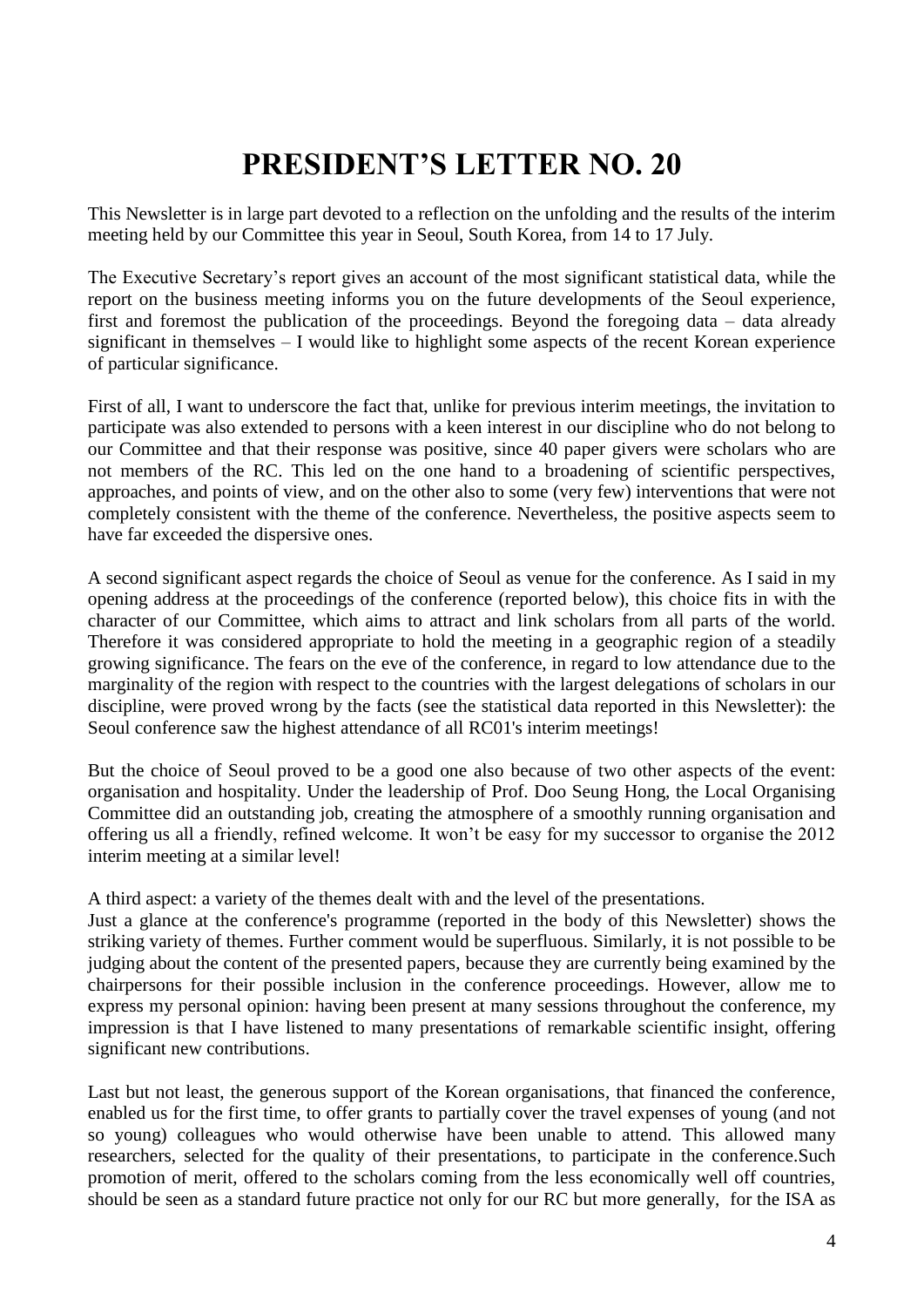a whole.

As announced in my opening address and as decided in the business meeting, the proceedings will be published as Studies in Honour of Charles Moskos. All chairpersons have been urged to ask the paper givers of their sessions if they would like their papers to be included in the proceedings. In the second step, they will evaluate the scientific content and the pertinence of each paper and send me the papers, along with their observations and proposals. This step will be followed by the editing work. Prof. Manas Chatterij, editor of the series *Conflict Management, Peace, Economics and Development*, has offered to publish the volume (or volumes) with the Emerald Group publishing house, which has already published the selection of the papers presented at the Durban 2006 conference.

As this lovely summer is coming to an end, let me conclude this letter by wishing you all a happy and serene return to your usual commitments and work activities.

Pisa, 11 September 2008 The President

Giuseppe Caforio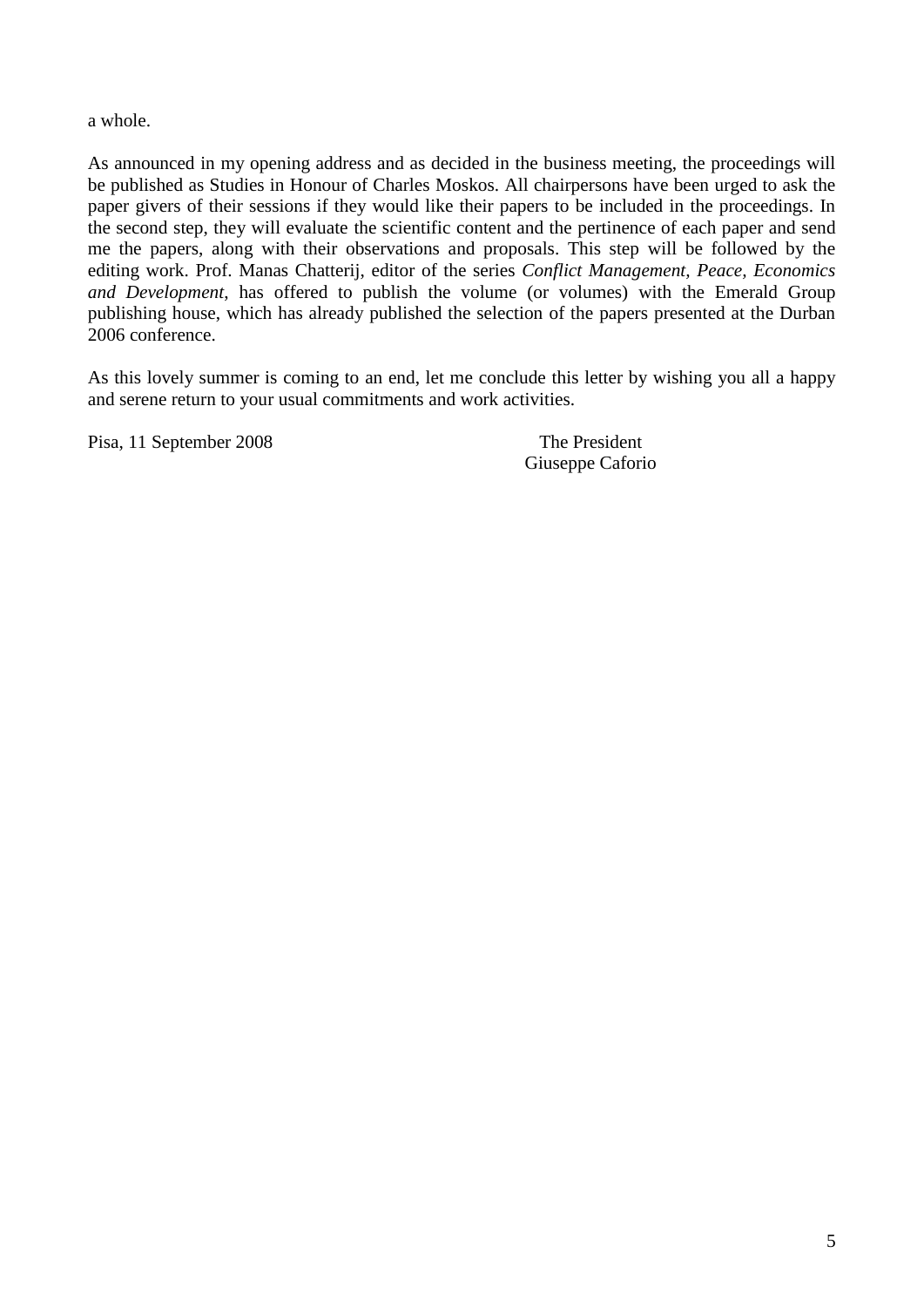## **LETTRE DU PRESIDENT N° 20**

Cette lettre est avant tout dédiée à une réflexion sur le déroulement et les résultats de la rencontre *interim,* tenue par notre Comité du 14 au 17 Juillet 2008 à Séoul en Coré du Sud.

Le rapport du Secrétaire exécutif porte sur les données statistiques les plus significatives. Par ailleurs, le rapport sur la rencontre d'affaires apporte des informations sur les développements futurs de l'expérience obtenue à Séoul, surtout la publication des Actes de conférence. Les informations mentionnées sont importantes, mais je me propose de souligner aussi un certain nombre d'autres aspects significatifs de notre expérience coréenne.

Premièrement, je voudrais mettre en évidence le fait, que par opposition aux précédentes rencontres *interim*, l'appel à communications à été adressé aussi à des personnes, susceptibles d'être intéressées à notre discipline, non-membres de notre Comité. Leur réponse a été positive, car 40 intervenants étaient des spécialistes ne venant pas de notre Comité. Il en résultait une ouverture des perspectives, des approches et des points de vue scientifiques de l'un côté, mais aussi quelques interventions – d'ailleurs, très peu nombreuses – qui s'éloignaient quelque peu du thème de la conférence. Néanmoins, les effets dispersifs semblent avoir été dominés par les aspects positifs.

Le second aspect significatif concerne le choix de Séoul comme lieu de la conférence. Comme je l'ai précisé dans mon allocution d'ouverture à la conférence (pour cette allocution voir ci-dessous), ce choix s'inscrit parfaitement dans l'esprit de notre Comité, car celui-ci vise à intégrer et relier les spécialistes venant de toutes les parties du monde. C'est dans ce but que nous avons jugé convenable d'organiser cette rencontre dans une région géographique, marquée par une importance croissante. À la veille de la conférence on sentait la peur que la participation ne soit réduite à cause de la marginalité de la région vis-à-vis des pays avec les délégations ayant les experts les plus nombreux dans notre discipline. Pourtant cette peur s'est révélée infondée (voir les données statistiques rapportées dans cette lettre d'information) : la conférence de Séoul a connu la plus grande participation de toutes les RC01 rencontres *interim*.

Mais ce choix s'est avéré très judicieux aussi pour deux autres raisons : l'organisation et l'hospitalité. Le Comité d'organisation local, sous la houlette de prof. Doo Seung Hong, a fait un travail extraordinaire. Il nous a réservé un accueil chaleureux dans une atmosphère amicale et raffinée tout en assurant une organisation impeccable de la conférence. Il a en effet placé la barre très haut en termes d'organisation et la tâche de mon successeur, qui organise la rencontre *interim* en 2012, ne sera pas facile.

Le troisième aspect : la variété des thèmes et la qualité des interventions. Quant à la variété des thèmes, elle était remarquable. Il suffit de jeter un coup d'œil sur le programme de la conférence pour s'en rendre compte. Tout autre commentaire serait superflu. De même, il est impossible de porter des jugements sur le contenu des interventions présentées, car elles sont actuellement examinées par les présidents de chaque session en vue de publication dans les actes de la conférence. Mais permettez-moi d'exprimer mon opinion personnelle : ayant participé à de nombreuses sessions pendant toute la conférence, j'ai entendu beaucoup d'interventions caractérisées par des approches scientifiques remarquables, apportant ainsi de nouvelles contributions significatives.

Dernier élément, mais non des moindres, le soutien généreux des organisations coréennes qui ont financé la conférence, nous a permis pour la première fois d'offrir les bourses afin de couvrir une partie des frais de voyage de nos jeunes (et moins jeunes) collègues, choisis pour la qualité de leurs interventions, qui n'auraient pas pu participer à cette conférence sans cette aide financière.

Cette promotion du mérite, offerte aux experts venant des pays moins riches, devrait être considérée comme une future norme non seulement dans notre RC mais aussi plus généralement, au niveau de l'ISA.

Comme j'ai annoncé dans mon allocution d'ouverture et suite à la décision prise à la réunion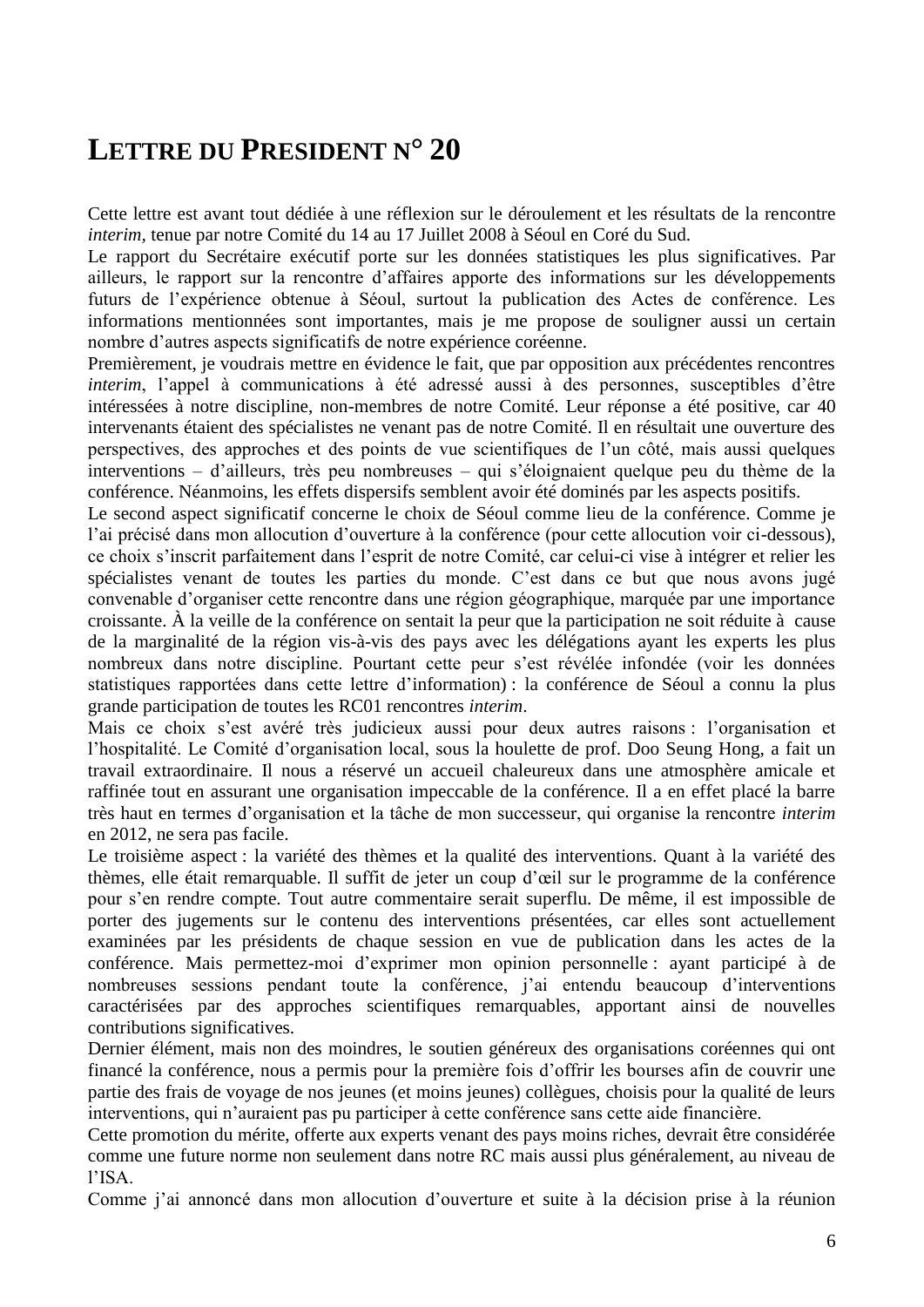d'affaires, les actes seront publiés sous le titre Studies in Honour of Charles Moskos. Tous les présidents de sessions étaient priés de demander aux intervenants dans leurs sessions s'ils souhaitent la publication de leur article dans les actes de la conférence. Dans la deuxième phase, ils vont évaluer le contenu scientifique et la pertinence de chaque article. Ensuite, ils m'enverront les articles pour la publication dans les actes, ainsi que leurs observations et leurs suggestions. Cette phase sera suivie par le travail éditorial. Prof. Manas Chatterij, éditeur de la collection *Conflict* 

*Management, Peace, Economics and Development* a offert la publication du volume (ou des volumes) chez Emerald Group publishing house, qui avait publié aussi la sélection des articles, présentés à la conférence de Durban en 2006.

L'été touchant à sa fin, je voudrais conclure cette lettre en vous souhaitant un retour heureux et serein à vos obligations et à vos activités de travail.

Pisa, le 11 septembre 2008

Giuseppe Caforio Président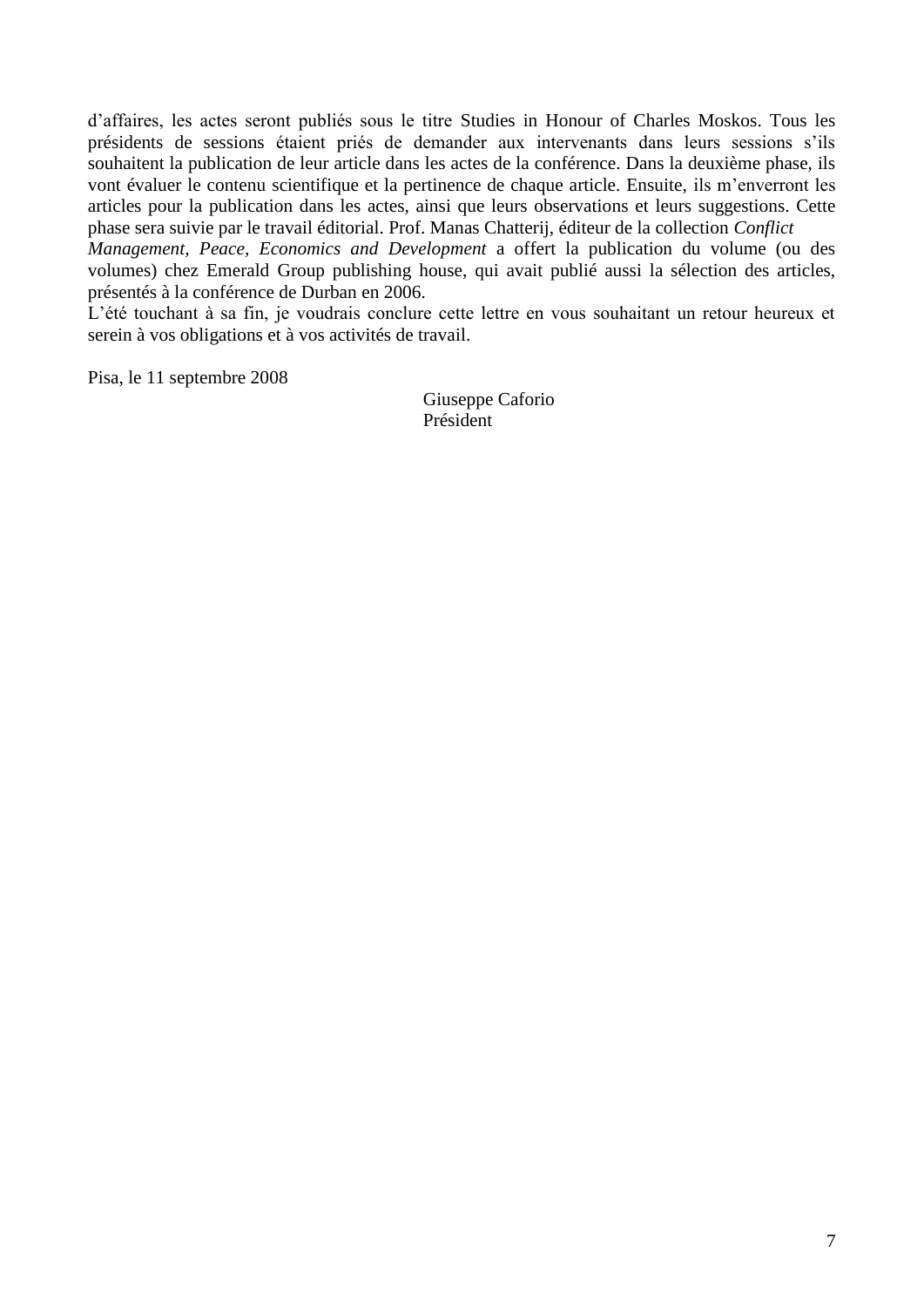## **CARTA DEL SEÑOR PRESIDENTE N. 20**

Este informe está difusamente dedicado a unas reflexiones sobre el desarrollo y el éxito del ínterin-meeting, que nuestro Comité ha organizado en Séul, Corea, en julio último, y más concretamente del 14 al 17.

La relación del Secretario Ejecutivo les dará a ustedes cuentas de los datos estadísticos más relevantes, mientras que un comentario detallado de la asamblea les proporcionará noticias acerca de lo que la experiencia de Séul pondrá a efecto; en primer lugar, la publicación de las actas.

Además de dichos datos – ya de por sí muy significativos -, deseo poner de manifiesto algunos conceptos de especial importancia para nuestra recién terminada experiencia coreana.

Quiero ante todo subrayar que, a diferencia de los ínterin-meeting anteriores, la invitación ha sido extendida a todos los aficionados a nuestra materia que, en realidad, no pertenecen a nuestro Comité, y también que su adhesión resultó muy buena, puesto que en efecto unos 40 relatores no eran ni miembros del RC. Lo cual, en resumidas cuentas, ha dado ocasión para ampliar perspectivas científicas con nuevas aproximaciones y distintos puntos de vista aunque, por otro lado, puede ser que nos hayan enseñado algunas (la verdad, muy pocas) relaciones no tan concernientes que digamos al tema de nuestro convenio. Pero en fin, a lo que parece, los aspectos favorables han superado con largueza los conceptos más vagos.

Otro aspecto muy significativo es lo de la elección de Seúl, en cuanto sede del convenio. Como lo dije en el discurso inaugural de nuestra conferencia (que encontrarán ustedes más adelante), dicha elección refleja la particularidad de nuestro Comité, cuyo objeto es lo de reunir y poner en contacto a los estudiosos del mundo entero aficionados a nuestra materia. Con tal motivo, nos pareció apropiado realizar la conferencia en una región geográfica cada vez más excelente, tal cual como Extremo Oriente. El desasosiego que sentimos a última hora, dándole vueltas a lo de la escasa participación al convenio por ser harto marginal aquella región con respecto a los países representados por una gran cantidad de estudiosos de nuestra materia, fue borrado al punto por los acontecimientos (véase los datos estadísticos contenidos en el presente informe). Pues bien, el convenio de Seúl obtuvo la más amplia participación, superior, sin lugar a dudas, a todos los ínterinmeeting anteriores, organizados por el RCO1. Además, acertamos en elegir Seúl incluso bajo otros conceptos, es decir de la organización y de la hospitalidad. Bajo la dirección del profesor Doo Seung Hong, el Comité Local Organizador desarrolló un excelente trabajo, poniendo a punto un dispositivo organizador perfecto y ofrecéndonos a todos una hospitalidad amistosa y superfina. ¡No será nada fácil para mi sucesor organizar en el año 2012 otro ínterin-meeting de tan alto nivel!

El tercer aspecto concierne la variedad de los temas que se trataron y el nivel de su presentación. La variedad de los temas salta a los ojos; basta con echar un vistazo al plan efectivo de la conferencia (que trae el cuerpo del informe), para concluir que cada comentario es adorno superfluo. Sin embargo, aún no podemos opinar en los temas de las relaciones presentadas, puesto que todos los presidentes de sesión están a punto de analizarlas más detenidamente con objeto de incorporarlas, a ser posible, en las actas de la conferencia. Quiero aprovechar esta nota para expresar mi opinión, después de asistir a muchas sesiones a lo largo de toda la conferencia. Pues bien, a mi entender, hemos logrado escuchar muchas relaciones de aporte científico de notable trascendencia, incluso elaborando rasgos harto innovadores.

Y, sobre todo, no puede no llamarnos la atención el generoso soporte de los entes coreanos que financiaron el convenio, lo cual permitió, por primera vez, becar como para satisfacer parcialmente los gastos de viaje bien a nuestros compañeros más jóvenes, bien a los mayores que, de lo contrario, no hubieran dispuesto de mucho dinero para participar. Por lo tanto, unos cuantos investigadores, elegidos sobre la base de la relevancia de su propuesta de relación, consiguieron participar en el convenio. Pues eso de reconocerle el mérito aun a los menos acomodados, tendría que convertirse, de hoy en adelante, en práctica consagrada, no sólo para nuestro RC, sino también para toda la ISA.

Por lo que a las actas de la conferencia se refiere, como ya les indiqué en mi discurso inaugural y de acuerdo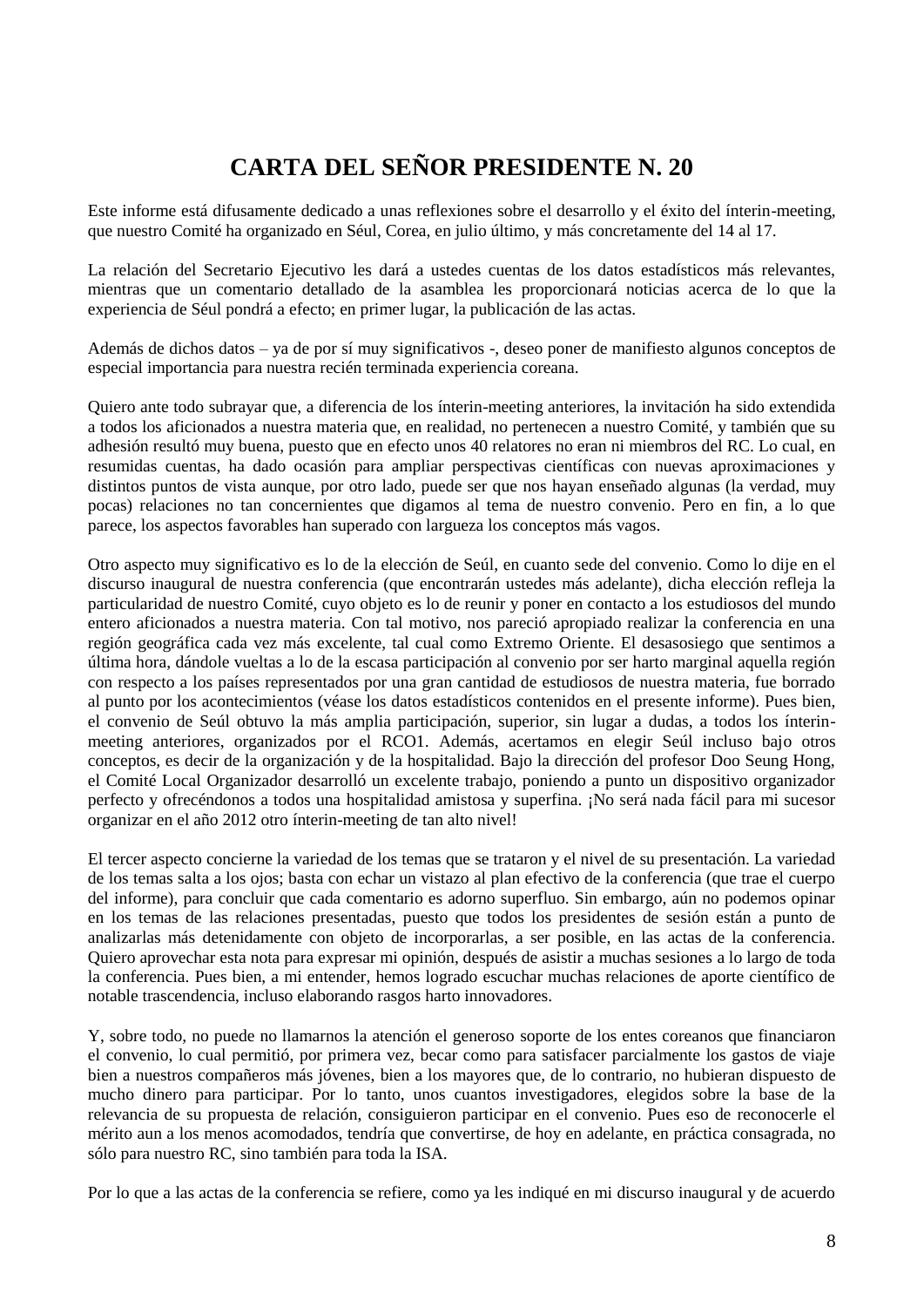con lo decidido por la asamblea, éstas aparecerán como Studies in Honour of Charles C. Moskos. Por supuesto, les insté a todos los presidentes de sesión que consultasen primero a los relatores de su propia sesión, para que ellos dieran a conocer su intención de incluir o no en las actas su propio ensayo. La segunda etapa de su tarea tratará de evaluar, en primer lugar, el contenido científico y el acierto de cada relación,y luego tendrán que enviármelas a mí, junto con sus notas y propuestas. A continuación, seguirá el trabajo de editaje. El profesor Manas Chatterij, en calidad de coordinador de la serie Conflict Management, Peace, Economics and Development, nos propuso publicar el volumen, o bien los volúmenes, por la Editorial Emerald Group; a él se debe ya la impresión de una recopilación de relaciones presentadas durante el convenio de Durban en el año 2006.

En fin, quisiera cerrar esta carta deseándoles a todos, al término de este verano tan bonito, que reanuden feliz y serenamente sus tareas de siempre y sus actividades laborales.

Pisa a 11 de septiembre de 2008 El presidente

Giuseppe Caforio

El Presidente Giuseppe Caforio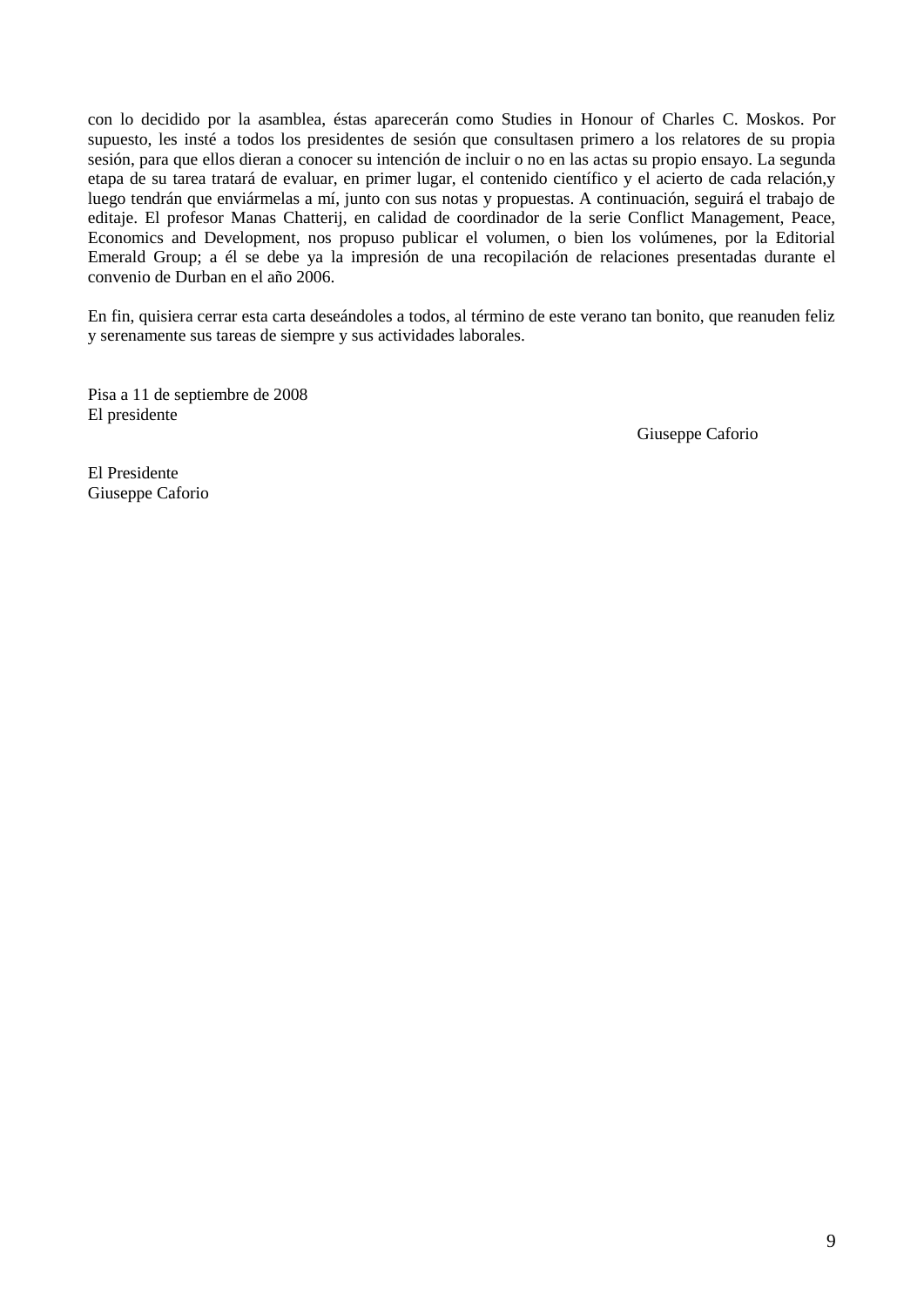## **Report of Recent Activities: the interim conference of the RC01 in Seoul, Korea, 14 – 17 July 2008**

## **1. OPENING SPEECH BY THE RC01 PRESIDENT dr. Giuseppe Caforio**

Ladies and gentlemen,

The conference that I have the honour of opening today begins with a remembrance of Prof. Charles Moskos, a member of our Committee who recently passed away, to whom we have dedicated the conference itself.

Prof. Moskos was the most eminent figure in our field of studies in the last few decades and his stature and his work are too well known to everyone for me to go on at length here to provide a picture that would in any case be incomplete.

The Research Committee "Armed Forces and Conflict Resolution" thus pays tribute to Prof. Charles Moskos by dedicating this important study conference to him and through its plan to publish the proceedings of the conference as studies in honour of Charles Moskos.

Now then, let's get back to the living.

The choice of Seoul as venue for our meeting is important and significant. It fits in with the character of our Committee, which aims to take in and link scholars from all parts of the world. For this purpose it was considered appropriate to hold the meeting in a geographic region of steadily growing significance in which we had not yet held any of our meetings.

Secondly, this choice allows us to come into contact with different military and social realities from the already much-studied European and North American contexts. Participation in the Seoul meeting will therefore be an enrichment for all of us.

Indeed, we have come to a country with an ancient history and civilisation, characterised by a profound religious culture and spirituality, starting from the period named after the Three Kingdoms (from the first to the seventh centuries A.D.), and then through the long period of the Joseon dynasty (from 1392 to 1910), in an active relationship of cultural exchange with neighbouring China for a long historical period, and today also with the Western world.

A culture that manifested itself in many different sectors, from the splendid architecture of thousand-year-old temples and the palaces of the Joseon period, to all the works of figurative art that adorn them, to the literature, to the traditional folk dances, to the great musical tradition, ever since the times of the Three Kingdoms.

Culture that is so alive also in the popular tradition as to give rise to proverbs like: "Teaching your child a single book is better than leaving him a fortune."

We have come to a country that has succeeded in overcoming the hardships and the ruins of a disastrous civil war midway through the last century, a war that then unfortunately became internationalized owing to the bloc politics of the historic period, a country that still bears the deep wound of a split into two different states. And we shall go see the material sign of this wound, with a planned visit to the Demilitarized Zone. A country that attempts today to overcome this division through dialogue, with various political tools, such as the so-called Sunshine Policy, according to an approach that appears very close to the conflict resolution processes that a sector of our Committee actively studies (and will also debate in this conference).

We have come from various parts of the world (32 countries are represented here and this reflects that globalization that we put in the title of the conference), scholars have come from various disciplines of the social sciences, for that interdisciplinarity that we now all consider necessary for study of the armed forces and of conflict resolution.

Armed forces and conflict resolution are in fact two study themes that supplement each other: if on one hand the prevalent mission of national armed forces is today that of PSOs, on the other it is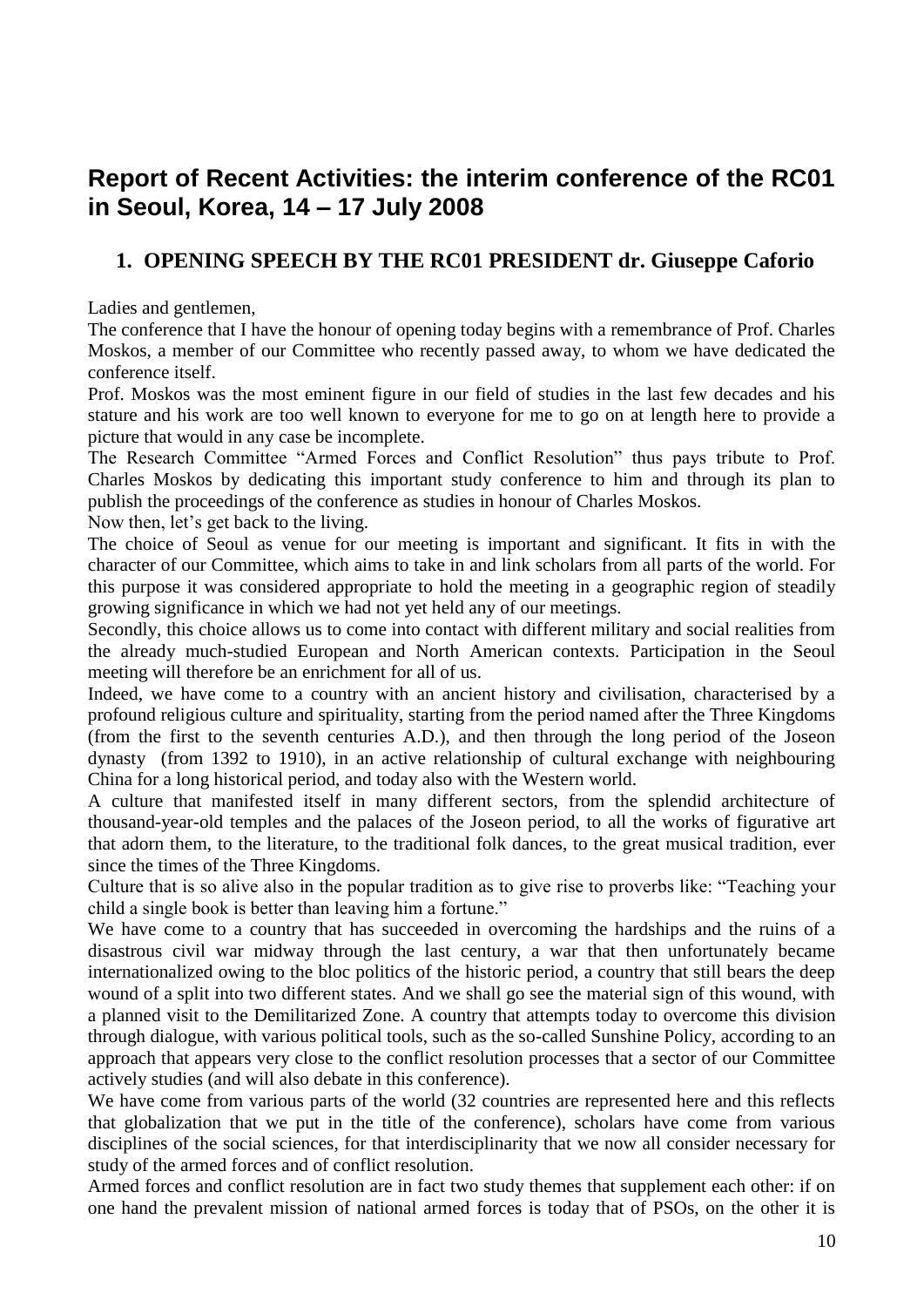equally true that the political action for the resolution of local conflicts more and more often requires an international police action – a constabulary function, Morris Janowitz would have said – aimed at putting a stop to armed clashes and getting the parties into a dialogue.

We are about to discuss and debate these issues in 17 work sessions with a cross-national interdisciplinary approach, as I mentioned, because we hope and believe that a comparison made from multiple vantage points offers us the chance of greater insight into the study topics.

The higher number of participants in the conference ( around 90) forced us to schedule parallel work sessions, with the exception of some plenary sessions like this one. This makes it necessary to choose according to the schedule that has been distributed and we offer our apologies for this, but at the same time we are proud to be able to register such broad participation.

And before opening the proceedings and wishing everyone well in their work let me thank the country that is hosting us, the university that is welcoming us, and the local organising committee, chaired by Prof. Hong, who has done an outstanding job on the challenging preparation and organization work.

This said, I now have the honour of declaring the opening of the International Conference on "Armed Forces and Conflict Resolution in a Globalized World," dedicated to Prof. Charles Moskos and jointly organized by Research Committee 01 of the International Sociological Association and by the Korea Sociological Association and the Seoul National University and the Korea Military Academy.

Giuseppe Caforio July 14, 2008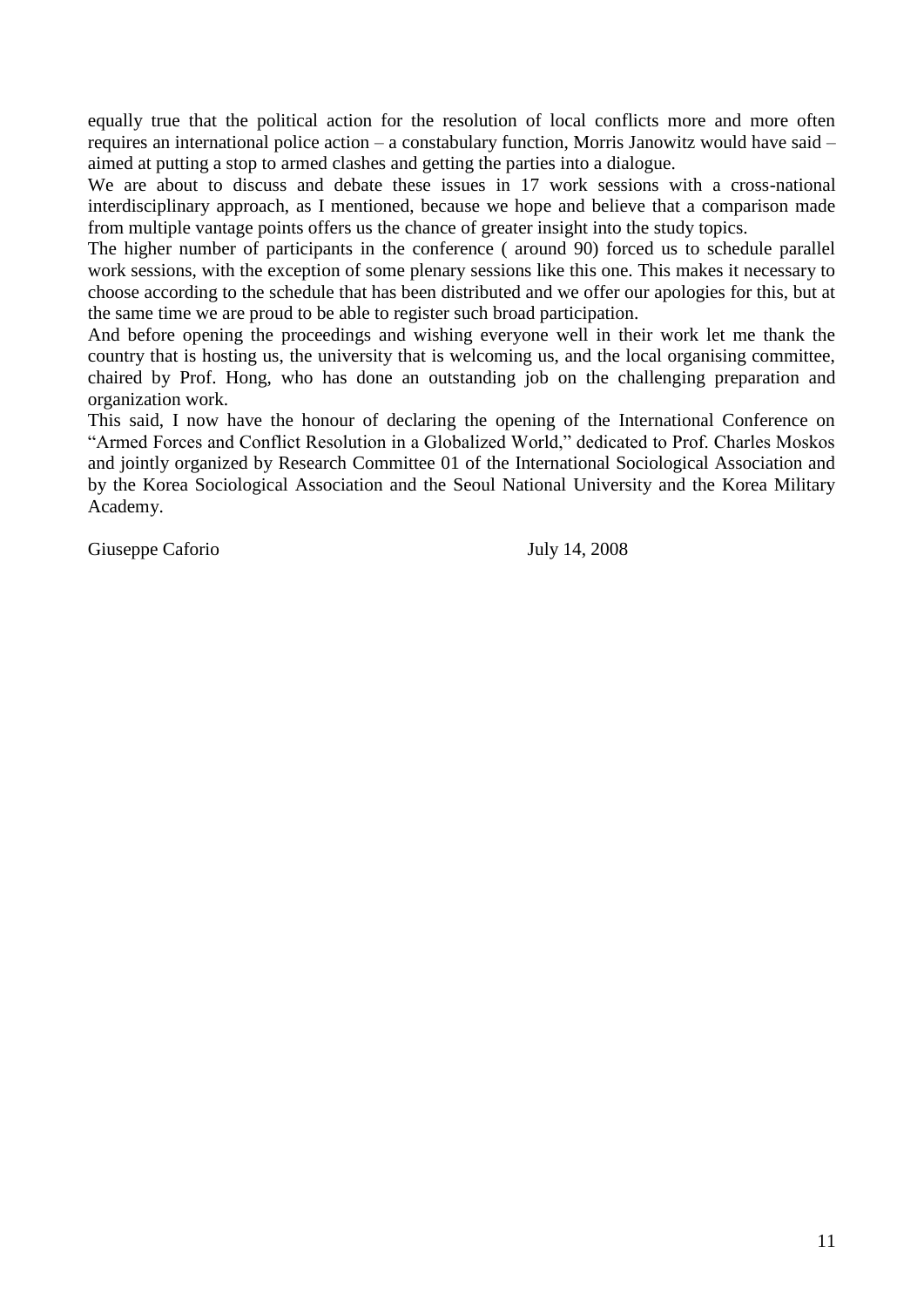## **2. THE REALIZED PROGRAM OF SESSIONS AT THE SEOUL 2008 INTERIM RC01 MEETING**

**Organizers: International Sociological Association; Research Committee 01 "Armed Forces and Conflict Resolution"; Seoul National University, and Korea Military Academy** 

### **International Conference on**

**"***Armed Forces and Conflict Resolution in a Globalized World"* **July 14 ~ 17, 2008, Seoul, Korea**

*Dedicated to Professor Charles C. Moskos, Our Friend and Mentor*

### **Opening Plenary Session**

**Jang-Moo Lee** (President, Seoul National University) Congratulatory Remark **Giuseppe Caforio** (President, RC01) Opening the Conference

Keynote Speeches:

**John Allen Williams** (Professor of Political Science, Loyola University Chicago, USA & Chair and President, Inter-University Seminar on Armed Forces and Society) Soldiers and Scholars in a World of Growing Interdependence

**Manas Chatterji** (Professor of Management, State University of New York at Binghamton, USA) Military Spending, Development and Peace in a Globalized World

## **Session 1 International Military Cooperation**

Chaired by Joseph Soeters

#### **Authors and Papers**

- **Joseph Soeters (**Netherlands Defence Academy, The Netherlands) *Trends in and Determinants of Successful Multinational Military Cooperation*
- **Andrea van Dijk** (Netherlands Defence Academy, The Netherlands) *Breaking Down the Language Barrier: Language Management during Peace Support Operations*
- **Delphine Resteigne** (Royal Military Academy, Belgium) *Belgian Military Deployment in the Middle East*
- **Ljubica Jelusic** (University of Ljubljana, Slovenia) *Is Negation of History Possible? Slovenian*‐*Italian Military Cooperation*
- **Anthony King** (University of Exeter, UK) The Operational Community: The New Network of European Military Expertise
- **Tibor Szvirczev Tresch** (Center for Security Studies ETH Zurich, Switzerland) *Cultural and Political Challenges in Military Missions: How Officers View Multiculturality in Armed Forces?*

**Erik Hedlund** (Swedish National Defense College, Sweden) *Swedish*‐*Irish Cooperation in Liberia*

## **Session 2 Military Families and Current International Deployments of Armed Forces: Different Strategies to Cope with Stressing Situations**

Chaired by Christopher Dandeker and Marina Nuciari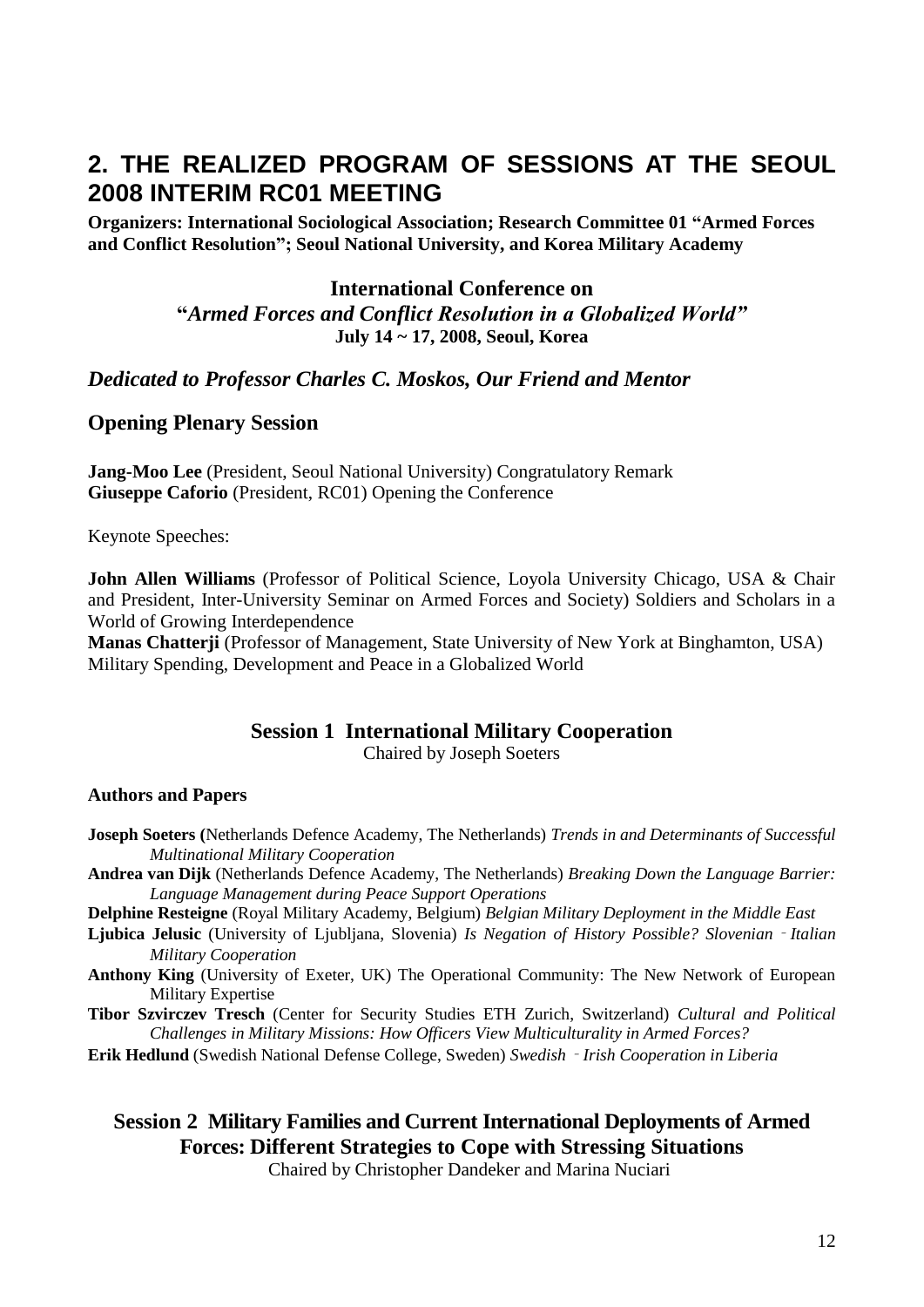#### **Authors and Papers**

- **Christopher Dandeker & Claire French** (King's College London, UK) *Laying down their rifles: The changing influences on the retention of Volunteer British Army Reservists returning from Iraq*
- **Marina Nuciari & Guido Sertorio** (University of Torino, Italy) *Military Families and Deployments Abroad: A New Source of Problematic Issues for Italian Military*
- **René Moelker (**Netherlands Defence Academy, The Netherlands) *Mum and Dad Love You: Parents' Gendered Perceptions of Deployment*
- **Manon Andres, René Moelker, & Joseph Soeters** (Netherlands Defence Academy, The Netherlands) *Fulfilling Job and Family Duties: A Battle? A Longitudinal Study to Work*‐*Family Conflict and Relationship Satisfaction in the Military*
- **Udi Lebel** (Sapir College and Ariel University Center, Israel) *The Politics of Bereavement: Social Initiators-Military Relations*
- **Brian Rees** (Medical Corps, U.S. Army Reserve, USA) **& David Leffler** (Center for Advanced Military Science, USA) *Stress Reduction Using the Transcendental Meditation Program: Solution to Problems Arising from Combat Stress*

### **Session 3 Social, Professional and Political Aspects of Asymmetric Warfare (I)** Chaired by Giuseppe Caforio

#### **Authors and Papers**

**Giuseppe Caforio** (President of RC01, Italy) *Asymmetric Warfare: In Search of Symmetry*

- **Uros Svete** (University of Ljubljana, Slovenia) *Appropriateness for Combating Asymmetric Warfare: Between Intelligence*‐*Based and Traditional Military Operations*
- **Antulio Enchevarria** (Strategic Studies Institute, USA) *The Symmetries of Asymmetry*
- **Hermann Jung** (Freelancer, Austria) *New Ways of Military Thinking and Acting for a Better World*
- **Joseph Soeters** (Netherlands Defence Academy, The Netherlands) E*xperimental Isomorphism in Afghanistan: How Much Do National Armed Forces Learn from Each Other in Everyday Operations in Talibanistan?*
- **George Mastroianni, Scott Wilbur,** & **David McCone** (U.S. Air Force Academy, USA) *New Wine, New Bottles, or Both?: Social Science Contributions to Thinking about and Training for Asymmetric Warfare*

**Raffaele Marchetti** (Luiss University, Italy) *The Role of Civil Society Actors in Conflicts*

## **Session 4 Peace Keeping Experiences in Asia, Africa and Latin America**  Chaired by Ljubica Jelusic

#### **Authors and Papers**

- **Maren Tomforde (**Command and Staff College of the German Armed Forces, Germany) *Culture Shock? German Military Personnel in Afghanistan*
- **Marina Malamud (**National Defense School, Argentina) *Latin America in Peacekeeping Operations: A Sociopolitical Overview*
- **Marcin Sinczuch (**Military Office of Social Research, Poland) *Iraq and Afghanistan: Polish Army Peacekeeping Experience*
- **Heiner Hänggi & Vincenza Scherrer** (Geneva Centre for the Democratic Control of Armed Forces [DCAF] & University of St.Gallen, Switzerland) *Recent Experience of UN Integrated Missions in Security Sector Reform(SSR)* (*presented by Heiner Hänggi)*
- **Zoltan Laszlo Kiss** (Miklos Zrinyi National Defence University, Hungary) *Hungarian Experiences from Peacekeeping in Afghanistan*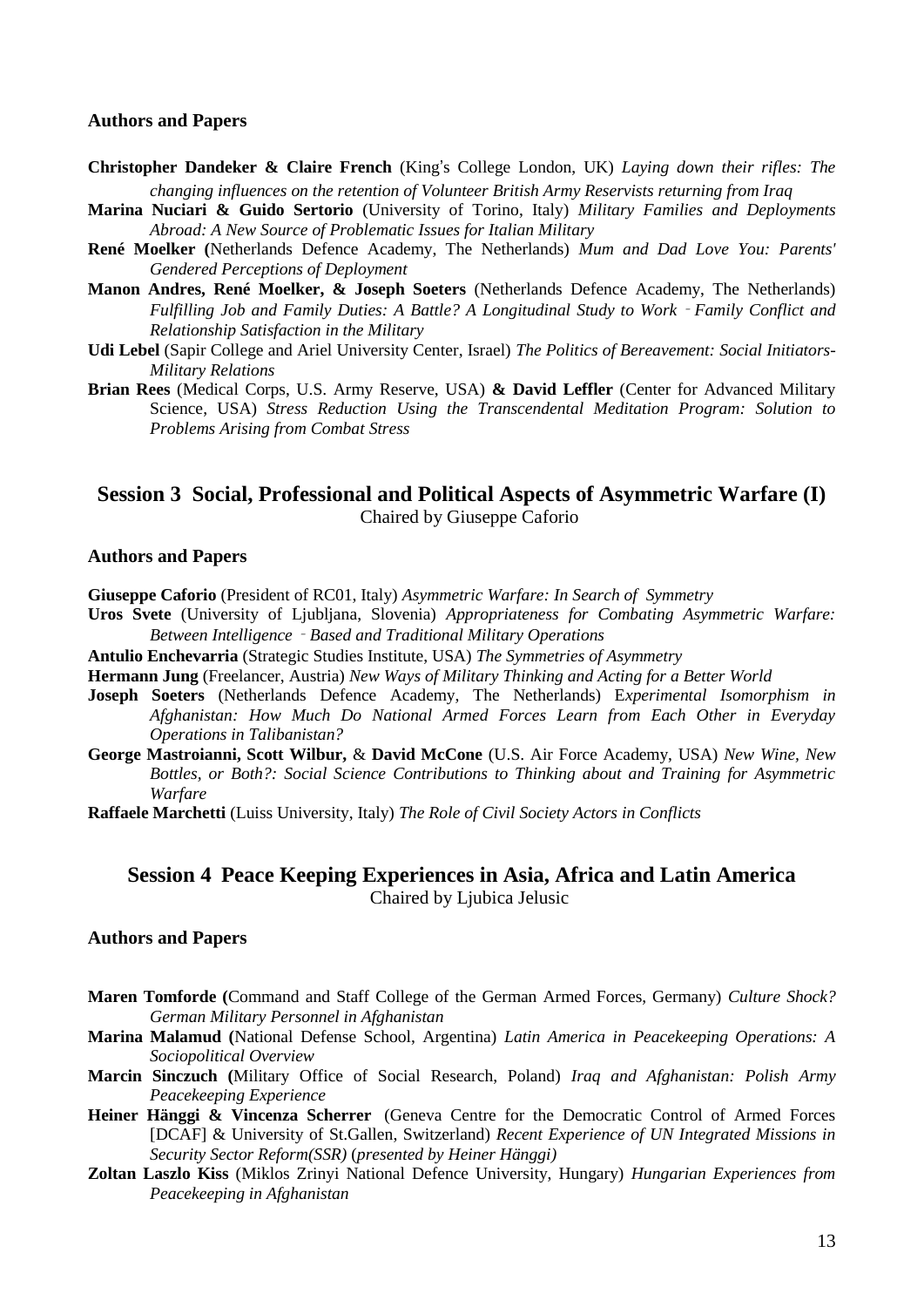**Kyudok Hong** (Sookmyung Women's University, Korea) *South Korean Experiences in Peacekeeping and Plan for the Future*

## **Session 6 Building and Sustaining Peace**

Chaired by Bandana Purkayastha

#### **Authors and Papers**

**Dennis Smith** (Loughborough University, UK) *Conflict, Peacemaking and the Dynamics of Humiliation* 

**Maya Beasley** (University of Connecticut, USA) *The Relative Impacts of the RDP and TRC on Race Relations in South Africa*

- **Lloyd J. Dumas** (University of Texas at Dallas, USA) *Turning Enemies into Friends: The Role of Economic Relationships in Building and Sustaining Peace*
- **Michael W. Mosser** (US Army School of Advnaced Military Studies, USA) *The Military Role in the Amnesty, Reconciliation and Reintegration (AR2) Process: An Expanded Framework Analysis*
- **Paul Ertl** (National Defense Academy, Austria) *The Use of CAC in Military Cooperation and Peace Building*
- **David R. Leffler** (Center for Advanced Military Science, USA) *A New Role for the Military: Preventing Enemies from Arising-Reviving an Ancient Approach to Peace*

**Bandana Purkayastha** (University of Connecticut, USA) *Many Views on Peace*

### **Session 7 Korean Military in Transition**

Chaired by Mahn Geum Ohn

#### **Authors and Papers**

- **Mahn**‐**Geum Ohn** (KMA, Korea) *Civil*‐*Military Relations of Modern Korea: From a Patriarchal Army to a Professional Army*
- **Byeong Jo Kim** (Korea National Defense University, Korea) *Civil*‐*military Relations of Korea in the 21st Century*
- **Jong Nam Na** (KMA, Korea) *A Historical Perspective on the Military Transformation of the ROK Armed Forces, 1948*‐*2008*
- **Kyung Young Chung** (Catholic University, Korea) *Dynamics of Autonomy: Self*‐*development Program and Will to Fight in South Korean Forces*

**Gyun Yeol Park** (Gyeongsang National University, Korea)**, Jung Won Lee** (Seoul Cyber University, Korea), **& Soo Kyung Hwang** (Dongguk University, Korea) *Military Counseling*'*s Current Situation and Vision in Korea*

- **Il Joon Chung** (Korea University, Korea) *Demilitarizing Politics in Korea: Toward Consolidating Civilian Supremacy*
- **Doo**‐**Seung Hong** (Seoul National University, Korea) **& Chon**‐**Hwan Chong** (ROK Army, Korea) *Convergence and Divergence on Perceptions of Security Issues between Military Professionals and Civilians*

## **Session 8 The Military in the Asian Context**

Chaired by Doo‐Seung Hong

#### **Authors and Papers**

**Riaz Ahmed Sheikh** (Institute of Business & Technology, Pakistan) *Pakistan Military's Role in the Asian Context*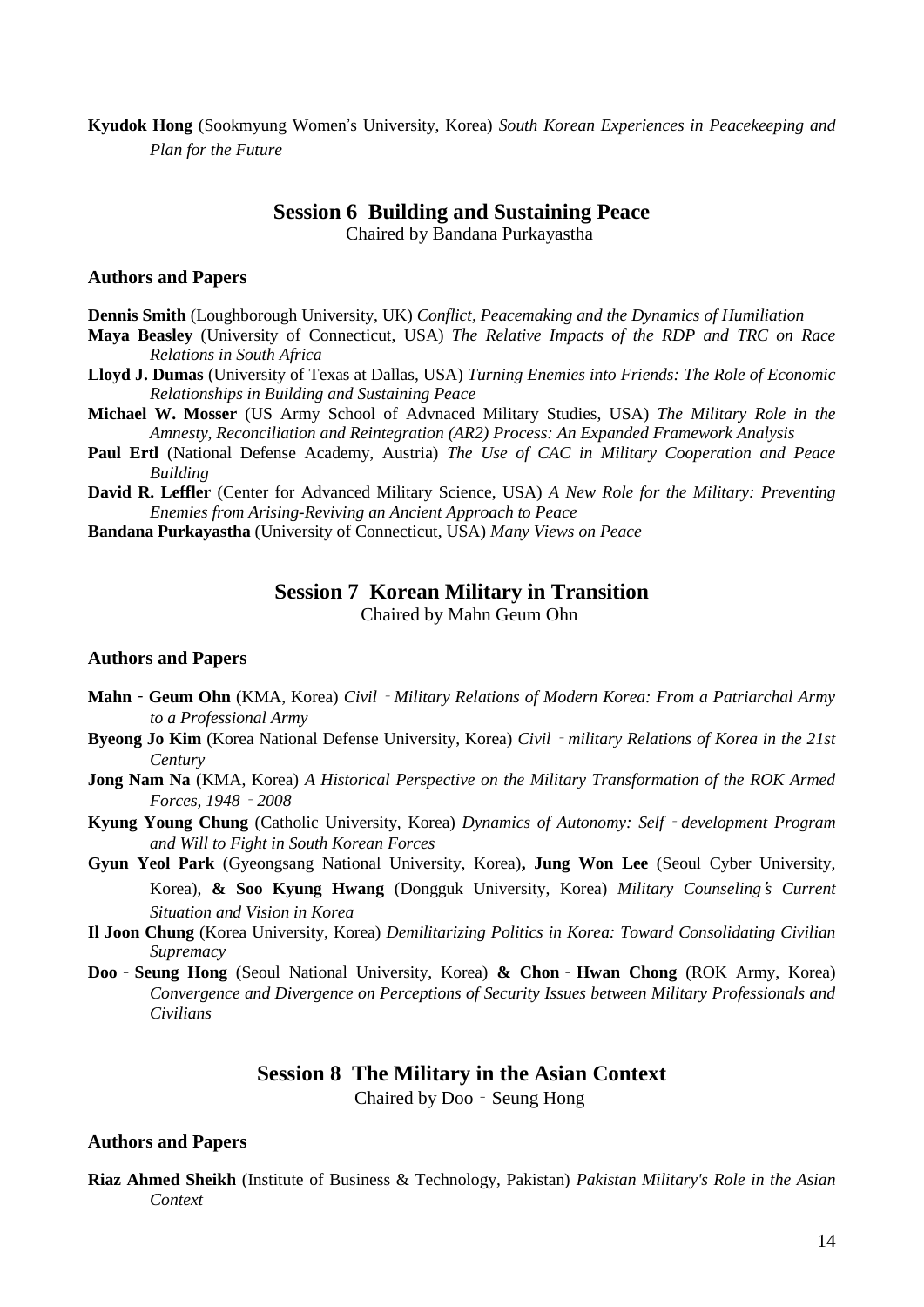**Yu**‐**Wen Fan** (New School for Social Research, Taiwan) *Foreign Aid, War/military and State Building of Cold War Taiwan: In Search of a Theoretical and Comparative Framework*

- **Leslie V. Advincula**‐**Lopez** (Ateneo de Manila University, The Philippines) *Military Educational Institutions and Their Role in the Reproduction of Inequality in the Philippines*
- **Turtogtoh Janar** (National University of Mongolia, Mongolia) *A Basis of Mongolian Defense Policy and Armed Forces for Self*‐*defense*
- **Masako Ikegami** (Stockholm University, Sweden) *Confidence Building Measures in Northeast Asia: Opportunities and Challenges*

## **Session 9 War, Militarization, and Women: Constructing Feminist Critical Discourses**

Chaired by Na‐Young Lee

#### **Authors and Papers**

- **Chinsung Chung** (Seoul National University, Korea) *Reconstructing the Gendered Regime of the UN in Terms of the Violation of Women*'*s Human Rights during Armed Conflicts*
- **Insook Kwon** (Myongji University, Korea) *The True Meaning of Demilitarization to Men*
- **Na**‐**Young Lee** (Chung‐Ang University, Korea) *Contested Bodies of Military Prostitution: States, Security, and Women*'*s Sexuality*
- **Im Ha Lee** (Hansung University, Korea) *Women and War: Focusing on Women*'*s Experiences Who Were Mobilized during the Korean War*

#### **Session 10 The Military Profession in Transition**

Chaired by Lindy Heinecken

#### **Authors and Papers**

**Omar Gutierrez (**Chilean Navy, Chile) *Changes in the Military Profession in Latin American Counties*

- **Lindy Heinecken** (Stellenbosch University, South Africa) *The Impact of Outsourcing on the Military Profession: Is the Profession Losing Control of the Profession?*
- **Tibor Szvircsev Tresch** (Center for Security Studies ETH Zurich, Switzerland) *Challenges in the Recruitment of Professional Soldiers in Europe and the United States*
- **Stefan Seiler** (Swiss Military Academy at ETH, Switzerland) *The Importance of Situational, Contextual and Organizational Factors on Leadership Effectiveness: An Analysis based on the "Dynamic Fivefactor-model of Leadership"*
- **Anthony Forster** (Durham University, UK) *The Constabularisation of the British Forces*

## **Session 11 Public Opinion and Security Issues: West and East Compared**

Chaired by Sabine Collmer

#### **Authors and Papers**

**Marjan Malesic & Vinko Vegic** (University of Ljubljana) *Slovene Public Opinion on Security Issues: A Coincidences or a Consistent Pattern? (presented by Marjan Malešič)*

**Mihail Anton** (National Defence University, Romania) *Public Opinion and Strategic Culture in Romania*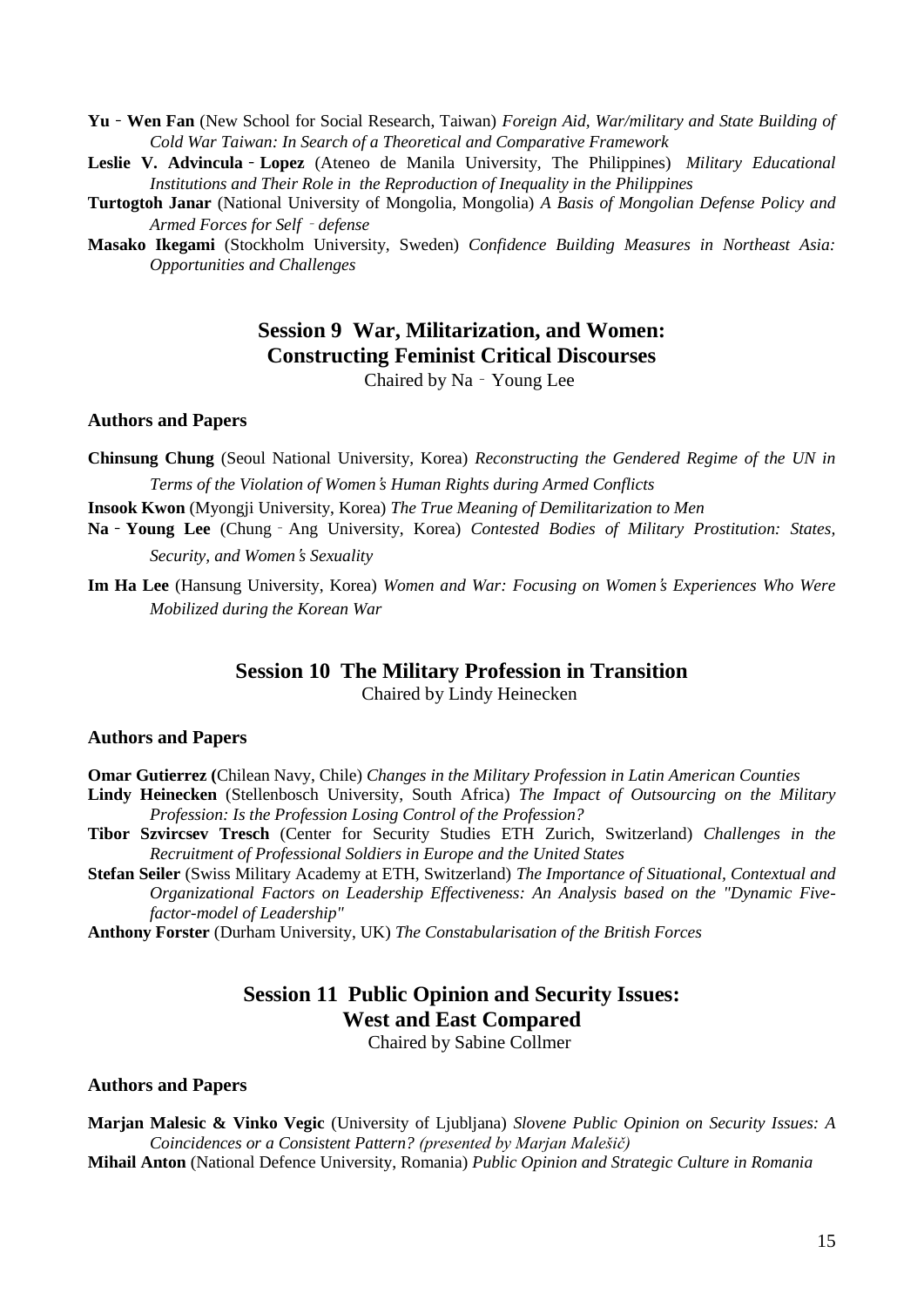- **Sabine Collmer** (George C. Marshall European Center for Security Studies, Germany) *Change and Persistence in Patterns of Civil*‐*Military relations in Germany as Seen through Public Opinion Polls*
- **Yantsislav Yanakiev** (G.S. Rakovski Defense and Staff College, Bulgaria) *Institutionalising European Defence: Main Trends in European Public Perception in the Age of the Global War on Terror*

**Session 12 Military Operations other than War**

Chaired by Rialize Ferreira

#### **Authors and Papers**

**Rosalie Arcala Hall** (University of the Philippines Visayas, The Philippines) *Civil*‐*Military Cooperation in International Humanitarian and Civil Emergency Activities by Japanese Forces in Indonesia* **Rialize Ferreira** (University of South Africa, South Africa) *Humanitarian Peacekeeping in Africa*

**Janos Szabo** (Miklos Zrinyi National Defence University, Hungary) *Military Higher Education in a Wider Context: A Hungarian Point of View*

**Brian M. Rees** (Medical Corps, United States Army Reserve, USA) *The Application of Strategic Stress Management in Winning the Peace*

## **Session 13 Conscription and All**‐**volunteer Forces: Change in Manning Format and the Impact on Civil**‐**Military Relations**

Chaired by Tibor Szvircsev Tresch

#### **Authors and Papers**

- **Uros Svete & Ljubica Jelusic** (University of Ljubljana, Slovenia) *End of Conscription and Problems of Manning: The Case of Slovenian Armed Forces*
- **Yantsislav Yanakiev** (G.S. Rakovski Defense and Staff College, Bulgaria) *Managing Diversity in the All*‐*volunteer Forces: Theoretical Perspectives, Institutional Assessment and Policy Implications*
- **Johan Österberg** (Swedish National Defence College, Sweden) *What Are the Possibilities to Recruit Young Men and Women to the Swedish Mission*‐ *Oriented Defence: Three Empirical Studies*
- **Olli Harinen & Jukka Leskinen** (National Defence University, Finland) *General Conscription in an EU Country After 2008 'Population*'*s and Conscripts*' *Attitudes towards the Finnish System of General Conscription and a Large Reserve Force*
- **Mihail Anton** (National Defence University, Romania) *The Motivation and Professional Values of Romanian Cadets*

## **Session 14 Gender and the Defence Sector Reform** Chaired by Helena Carreiras

#### **Authors and Papers**

- **Oluyemi Fayomi** (Covenant University, Nigeria) *Women in Conflictual Situations in the War*‐*Torn Darfur, Sudan: An Exposition*
- **Wilbur J. Scott, David R. McCone, & Megan F. Mape (**U.S. Air Force Academy, USA) *How Far Have We Come in Thirty Years?: Correlates of Cadet Perceptions of Women in Military Positions of Authority*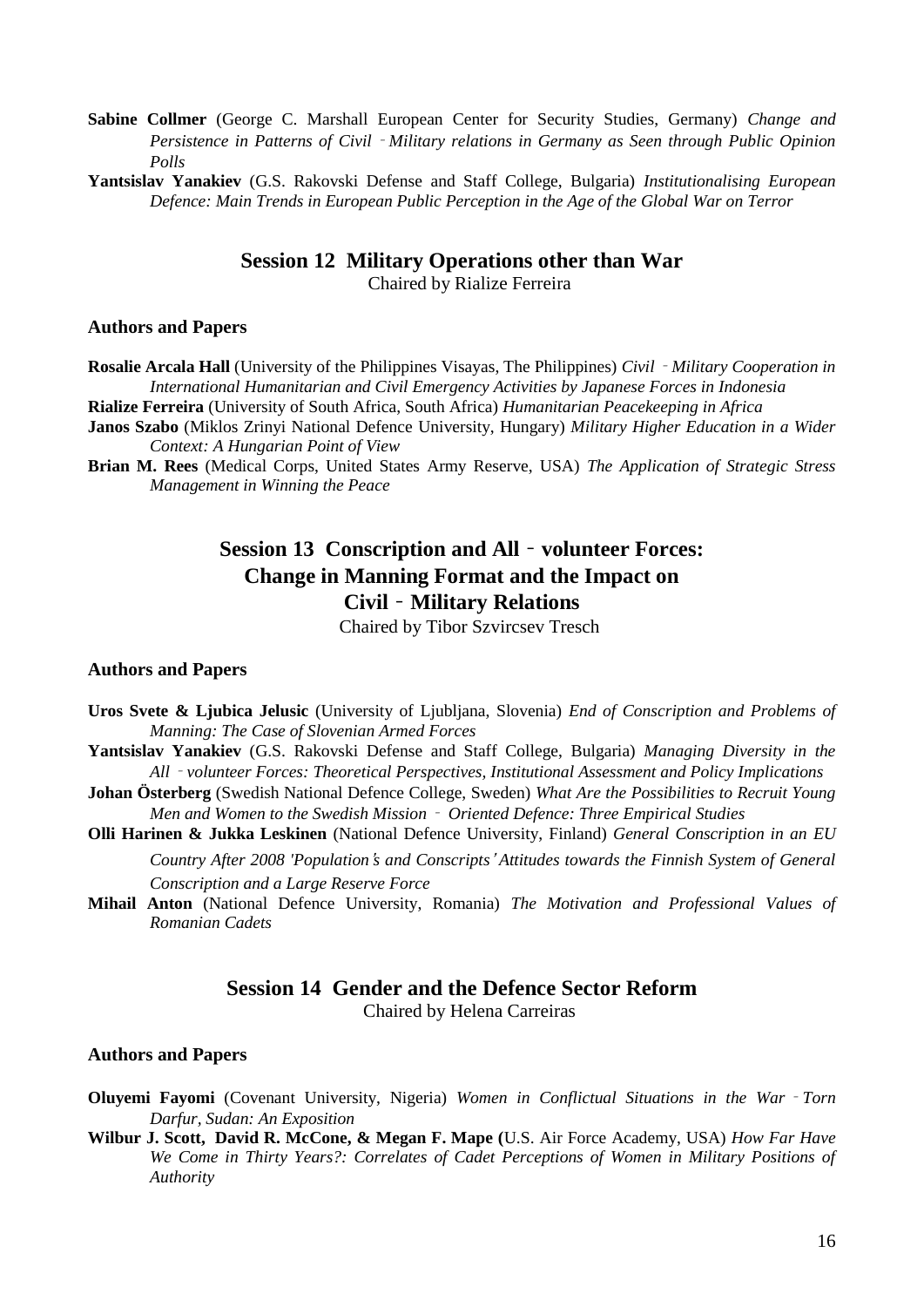**Helena Carreiras** (ISCTE – Lisbon University Institute, Portugal) *Gender Integration Policies in the Armed Forces: A Double*‐*Hedged Sword?* **Mariusz Wachowicz** (Military Office for Social Research, Poland) *Women in the Polish Military Forces* **Lauren Hutton** (Institute for Security Studies, South Africa) *The Changing Role of Women in Armed Forces: A Case Study of the Namibian Experience*

## **Session 15 Democratic Civilian Control of the Armed Forces in Asia** Chaired by Hänggi Heiner

#### **Authors and Papers**

**Rosalie Arcala Hall** (University of the Philippines Visayas, The Philippines) *Whose Job, What Job? Security Sector Peformance in a Local Communist Frontline in Central Philippines*

**Ayse Nilufer Narli** (Bahcesehir University, Turkey) *EU Harmonisation Reforms and Civilian Democratic Control of Armed Forces: Further Alignment with the EU Standards?*

- **Rebecca L. Schiff** (Brandeis University, USA) *From Military Professionalism to Coup d*'*Etat: Concordance Theory in India and Pakistan*
- **Riaz Ahmed Sheikh** (Institute of Business & Technology, Pakistan) *Power Struggle between Armed Forces and Democratic Forces of Pakistan*

*Note: Due to very low attendance at the session 15, which was scheduled as parralel session, the panelists decided to repeat the session on the last day of the conference, in the morning, 17 July 2008, before closing ceremony.* 

## **Session 16 : International Military Cooperation through NATO and the EU**

Chaired by Joseph Soeters

#### **Authors and Papers**

- **Dimitrios Smokovitis** (Hellenic Strategic Studies Institute, Greece) *Greece Contribution to the Korean War: 1950*‐*1955*
- **Aigerim Shilibekova** (Eurasian National University, Kazakhstan) *NATO's Partnership for Peace Program in Central Asia: Implications for Kazakhstan*
- **Sandra Fernandes & Luis Saraiva** (University of Minho, Portugal) *The Promise of ESDP in Stability Promotion through International Military Cooperation*
- **Maren Tomforde** (Command and Staff College of the German Armed Forces, Germany) **& Iris Menke**  (Bundeswehr Institute of Social Sciences, Germany) *Intercultural Competency within the Bundeswehr: Muslim Trooper*

## **Session 17 Social, Professional and Political Aspects of Asymmetric Warfare (II)**

Chaired by Giuseppe Caforio

#### **Authors and Papers**

- **Alise Weibull** (Swedish National Defence College, Sweden) *Preparing for the Unknown: On Safety Culture in High*‐*Risk Organizations in Theory and Practice*
- **Vladimir Rukavishnikov (**Moscow, Russia) *The Asymmetric Answers: with the Focus on Russia's Rhetoric and Actions*
- **Paul C. van Fenema** (Netherlands Defense Academy, The Netherlands) *Asymmetric Warfare as Heterogeneous Value Creation: Examining Professional Implications*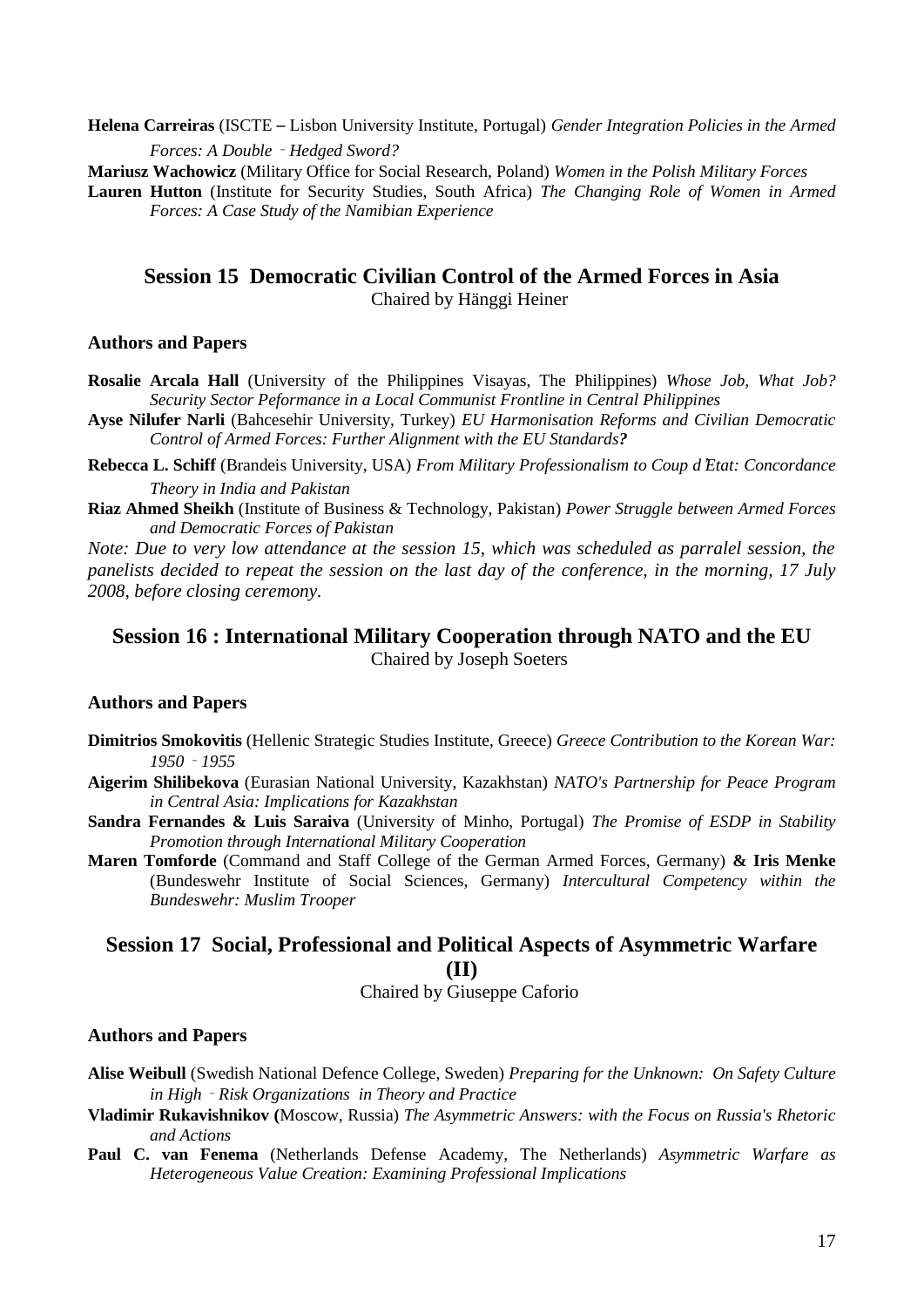**Martijn W.M. Kitzen** (Netherlands Defence Academy & Amsterdam University, The Netherlands) *Western Military Culture and Counterinsurgency: An Ambiguous Reality* 

## **Session 18 Book Reading and Discussion Session**

Chaired by Bandana Purkajastha (University of Connecticut, USA)

Giuseppe Caforio (ed.), *Cultural Differences between Military and Parent Society in Democratic Countries,* Elsevier, 2007. Presenter: **Giuseppe Caforio** (President of RC01, Italy) Discussants: **Ljubica Jelusic** (University of Ljubljana, Slovenia) & **Karl Haltiner** (Swiss Military Academy, Switzerland)

Helena Carreiras & Gerhard Kuemmel (ed.), *Women in the Military and in Armed Conflict,* Wiesbaden: VS Verlag für Sozialwissenschaften, 2008. Presenters: **Helena Carreiras** (ISCTE – Lisbon University Institute, Portugal) Discussants: **Marina Nuciari** (Torino University, Italy)

Joseph Soeters and Jan van der Meulen (ed.), *Cultural Diversity in the Armed Forces: An International Comparison,* Abingdon, Routledge, 2007 Presenter: **Joseph Soeters** (Netherlands Defence Academy, Netherlands) Discussant: **Manon Andres** (Netherlands Defence Academy, Netherlands)

## **3. SOME STATISTICS ABOUT THE SEOUL INTERIM CONFERENCE**

There were 137 participants from 30 countries from all continents, among them 68 came from all over the world, 54 were Korean participants and 15 guests. Majority of them have presented papers, some contributed even two papers. There were 88 papers presented, among them 40 papers belonged to the authors that are not RC 01 members. The conference had strong qualitative support from the 15 Korean experts from different universities, that contributed to the conference and helped the foreign participants to understand better the history and the current defence efforts of South Korea. Special thank goes to the Korean Military Academy that hosted one of the sessions on Korean military in transition.

#### **Global participation was made possible by enormous generosity of local organisers**

The Korean organisers, Seoul National University, Korean Military Academy and especially Korean Sociological Association, proved to be excellent operational team, and also very helpful in co-financing the participation of some colleagues from less developed countries, as also younger scholars. They offered them the accommodation in Hoam Faculty House for free, and some received also travel grants. The program Committee decided to give the travel grants to 12 participants, but unfortunately some of them resigned from participation in the last days before the conference, and two of them did not succeed to arrive to Seoul (Rachid El Houdaigui, Marek Garztecki).

THANKS TO THE LOCAL ORGANISING COMMITTEE FROM KOREAN SOCIOLOGICAL ASSOCIATION AND ITS EFFORTS TO FIND THE SPONSORS, THE FOLLOWING PARTICIPANTS OF THE CONFERENCE WERE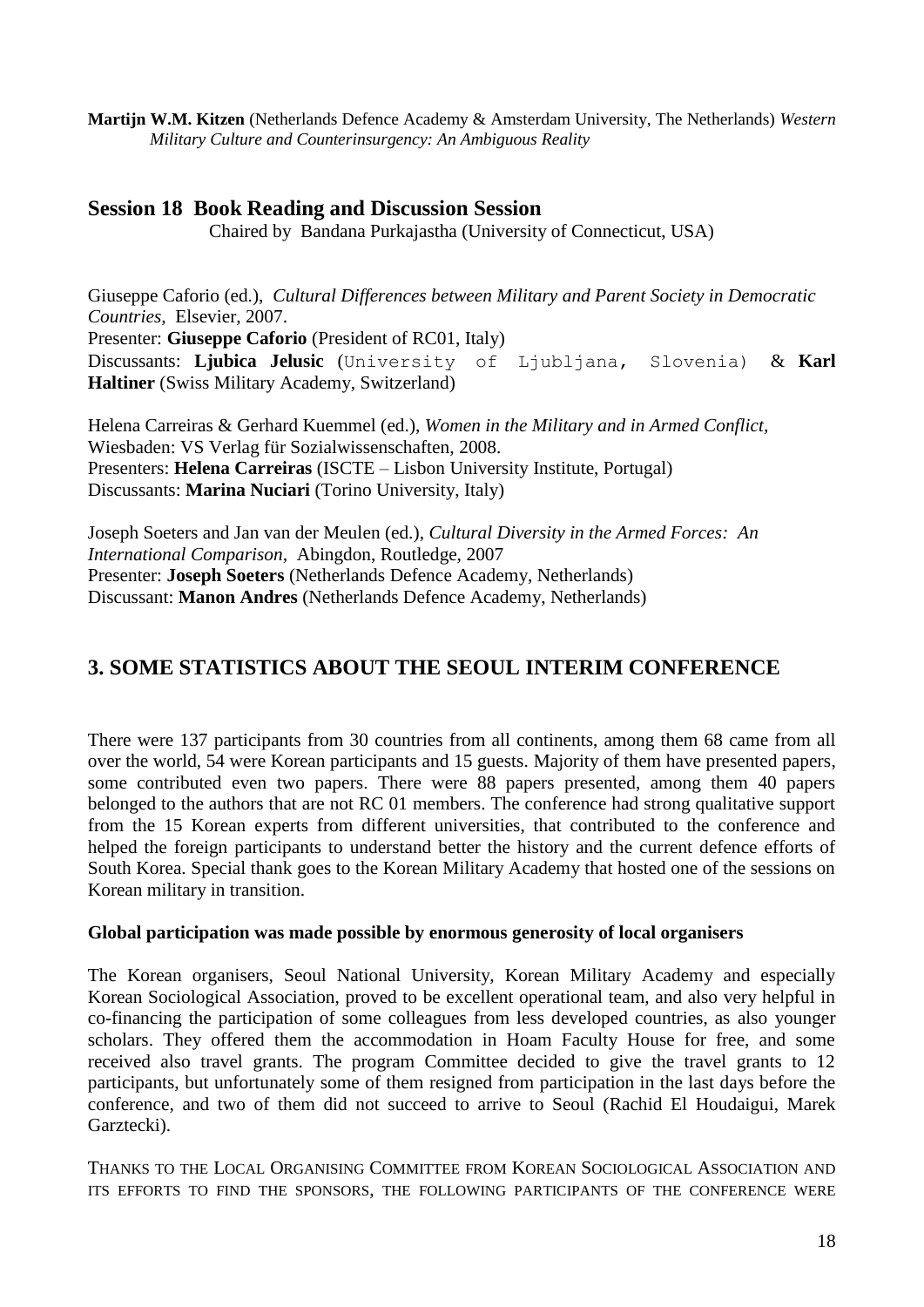AGREED TO RECEIVE THE PARTIAL REIMBURSEMENT OF THEIR TRAVEL COSTS:

| Participant         | country            |
|---------------------|--------------------|
| <b>Aigerim</b>      | <b>Kazakhstan</b>  |
| Shilibekova         |                    |
| <b>Vladimir</b>     | <b>Russia</b>      |
| Rukavishnikov       |                    |
| Yantsislav          | <b>Bulgaria</b>    |
| <b>Yanakiev</b>     |                    |
| Zoltan Laszlo       | <b>Hungary</b>     |
| <b>Kiss</b>         |                    |
| Rosalie Arcala      | <b>Philippines</b> |
| Hall                |                    |
| <b>Marina</b>       | <b>Argentina</b>   |
| <b>Malamud</b>      |                    |
| Oluyemi             | <b>Nigeria</b>     |
| Fayomi              |                    |
| Omar                | <b>Chile</b>       |
| <b>Gutierrez</b>    |                    |
| El<br><b>Rachid</b> | <b>Morocco</b>     |
| <b>Houdaigui</b>    | (not arrived)      |
| <b>Marek</b>        | <b>Poland</b>      |
| Garztecki           | (not arrived)      |

The travel grant receivers and the RC 01 Armed Forces and Conflict Resolution are deeply grateful to the organisers for this generous support.

## **The global paper givers participation**

The 83 active participants (participants with papers presented) with 88 papers came from the following countries (number of participants in brackets): Korea (15), The Netherlands (6), Belgium (1), United Kingdom (3), Switzerland (4), Slovenia (3), Sweden (4), Italy (4), Israel (1), United States (12), Austria (2), Germany (3), Argentina (1), Poland (2), Pakistan (1), Taiwan (1), Philippines (2), Mongolia (1), South Africa (3), Chile (1), Romania (1), Bulgaria (1), Hungary (2), Finland (2), Nigeria (1), Portugal (2), Turkey (1), Greece (1), Kazakhstan (1), Russia (1).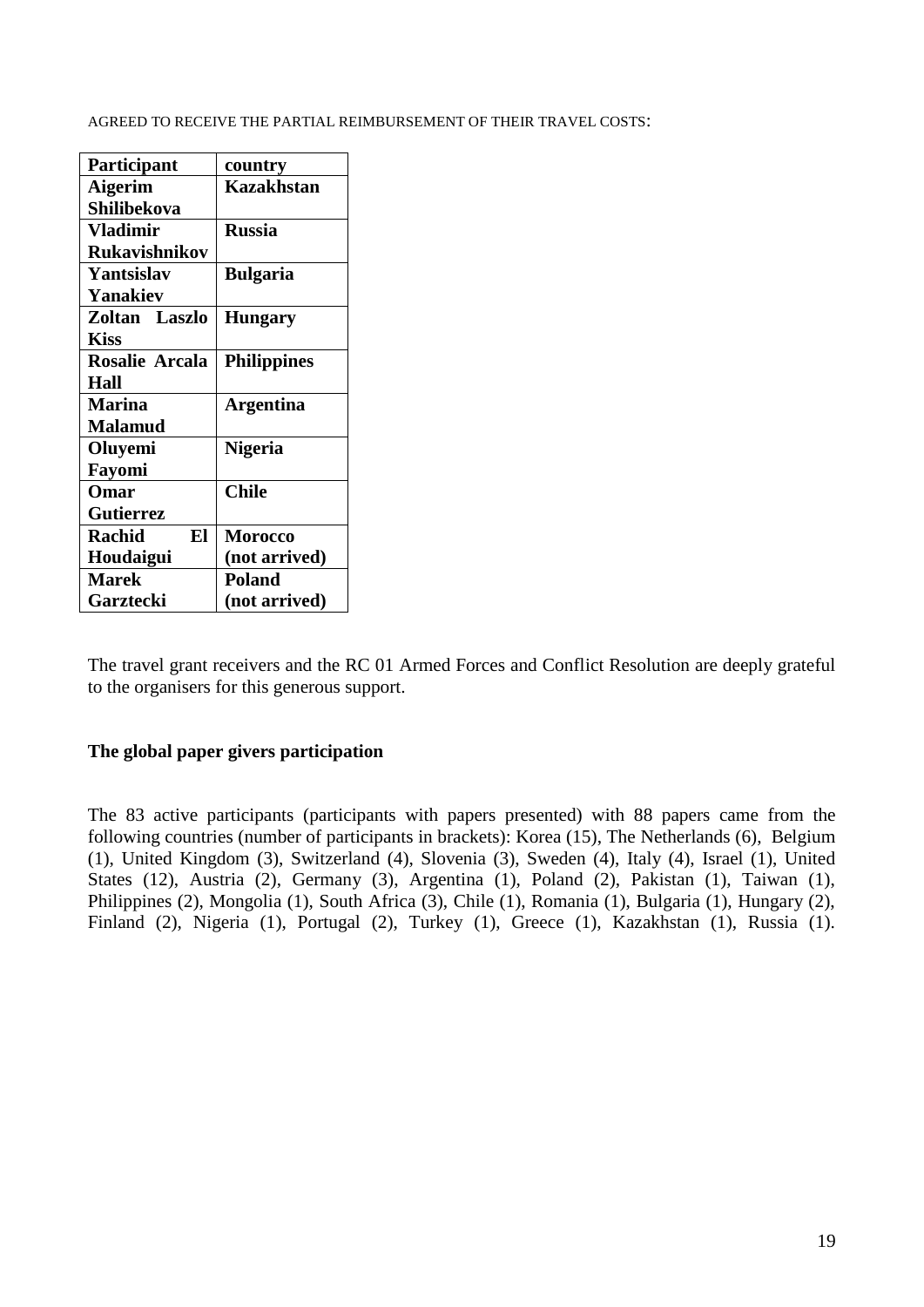## **4. BUSINESS MEETING ISA RC01, SEOUL 2008 – AGENDA AND DECISIONS**

- 1. Report by the President, Giuseppe Caforio was devoted to the presentation of the organizational efforts to bring the interim conference to Seoul.
- 2. Reports by the Vice-Presidents: Christopher Dandeker, Joseph Soeters
- 3. Report by the Executive Secretary, Ljubica Jelusic (in section 5))
- 4. Proceedings publication (dedicated to Charlie Moskos) decision: The participants agreed that the sessions' chairpersons will collect the outlines, full papers and permission for publishing from the interested panelists until end of October 2008. Chairs will send their evaluation and papers to Giuseppe Caforio.
- 5. Future activities publication of the proceedings
- 6. Miscellaneous

## 5**. REPORT BY THE EXECUTIVE SECRETARY, Dr. Ljubica Jelušič JULY 2008**

#### **5.1. Membership Development:**

|                                                 | <b>Mid-1998</b>  | Mid-<br>2002     | <b>Mid-2004</b>  | Mid-2005         | Mid-2006 Mid-2008 |     |
|-------------------------------------------------|------------------|------------------|------------------|------------------|-------------------|-----|
| RC<br>01<br>members                             | 76               | 110              | 111              | 118              | 124               | 131 |
| In<br>good<br>standing                          | 57<br>$(= 75\%)$ | 89<br>$(= 81\%)$ | 74<br>$(= 67\%)$ | 81<br>$(= 69\%)$ | 93<br>$(= 75\%)$  | 90  |
| $RC01$ &<br><b>ISA</b><br>members               | 38<br>$(= 50\%)$ | 62<br>$(= 56\%)$ | 49<br>$(= 44\%)$ | 55<br>$(= 47\%)$ | 68<br>$(= 55\%)$  | 81  |
| of<br><b>Number</b><br>countries<br>represented | 35               | 37               | 36               | 35               | 41                | 44  |

As of mid-2008, RC 01 had 40 female members.

As of mid- 2008, the geographical distribution of members is as follows:

| Africa:                                                                                      | 7 countries (Angola, Burkina Faso, Namibia, Nigeria, South Africa,         |  |
|----------------------------------------------------------------------------------------------|----------------------------------------------------------------------------|--|
|                                                                                              | Morocco, Cameroon)                                                         |  |
| Asia:                                                                                        | 6 countries (India, Indonesia, Japan, Pakistan, South Korea,               |  |
|                                                                                              | Kazakhstan)                                                                |  |
| Australia                                                                                    |                                                                            |  |
| Eurasia:                                                                                     | 2 countries (Russian Federation, Turkey)                                   |  |
| Europe:                                                                                      | 20 countries (Austria, Belgium, Bulgaria, Czech Republic, France, Germany, |  |
|                                                                                              | Great Britain, Greece, Ireland, Italy, Macedonia, the Netherlands, Norway, |  |
|                                                                                              | Poland, Portugal, Romania, Slovenia, Spain, Sweden, Switzerland)           |  |
|                                                                                              | Middle East: 1 country (Israel)                                            |  |
| North America: 2 countries (Canada, the United States of America)                            |                                                                            |  |
| Latin America: 5 countries (Argentina, Chile, Mexico, Peru, the Virgin Islands, Philippines) |                                                                            |  |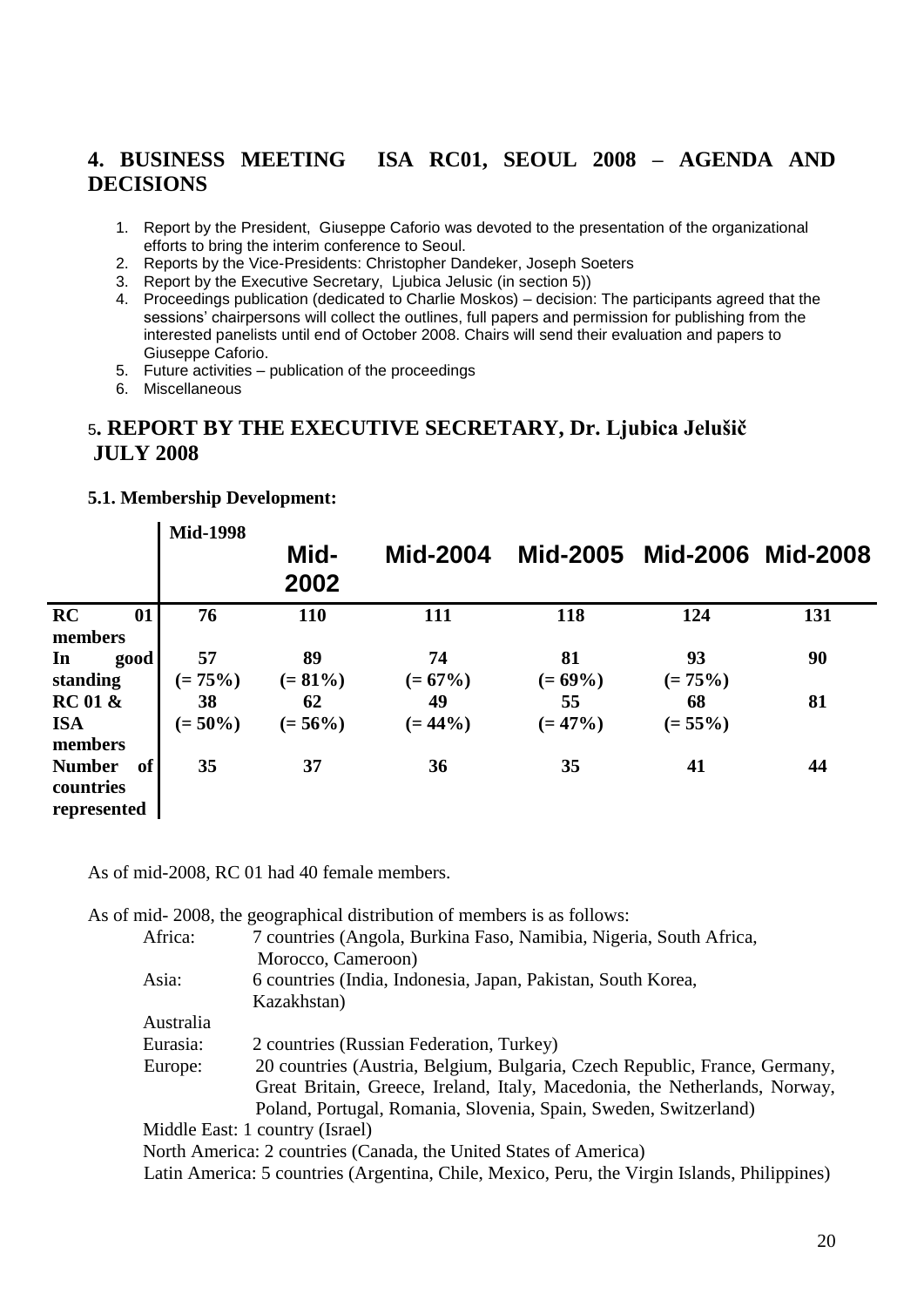## **5.2. Financial Situation in November 2008**

RC 01 has 1700,00 EUR at its account in November 2008.

The financial situation improved after the Local organising Committee from Seoul National University donation of 1000,00 USD. RC01 is very grateful for this important financial support. In addition, the Local Organising Committee, chaired by Doo-Seung Hong, finnancially supported the conference attendance of some collegaues from less developed countries by offering them travel grants and free accomodation. Thanks to this valuable support, the conference succeeded in bringing together participants from Europe, Asia, Eurasia, Latin America, Africa, North America.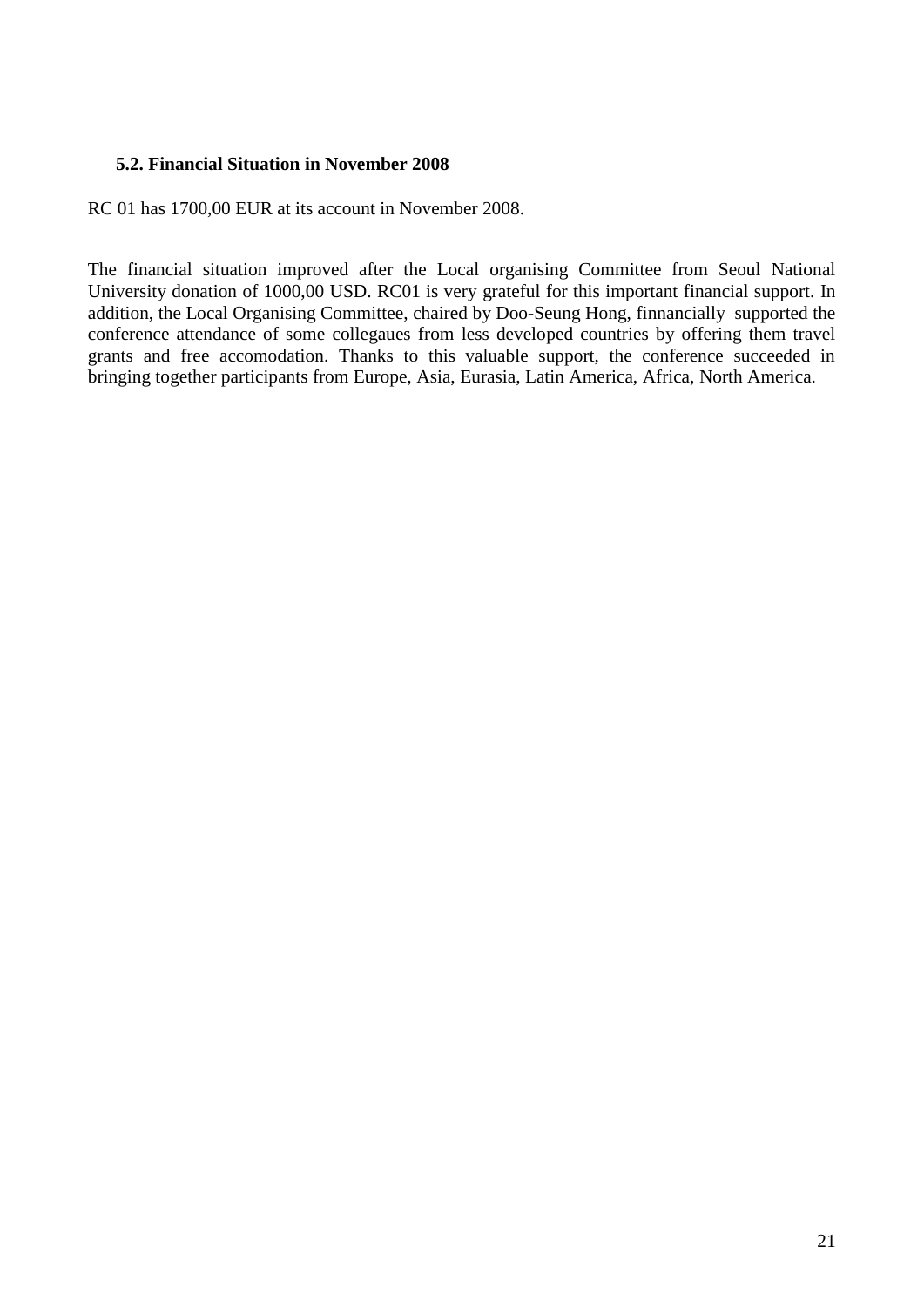## **Past Events Outside RC 01**

## **1. THE 9TH INTERNATIONAL CONFERENCE OF MILITARY PEDAGOGY (IAMP08) 19th to 22nd MAY 2008**

Organised by The National Defence University Helsinki, Finland

The IAMP08 Conference gathered together serious amount of international military pedagogy researchers and specialists. The main theme of the IAMP08 Conference is the Changing Identity of a Soldier. In the core of this framework are the various and unknown operational environments the future soldiers will face. The mission of the military pedagogy is to create educational systems that meet the future challenges.

24 foreign scholars participated in the conference.

Among them:

Dr., COL (ret.) Reuven Gal, Israel, "Service Without Guns – Towards New Ways of National Service

General (ret.), President of RC01 of the ISA, Italy, Giuseppe Caforio "The Changing Nature of Security Threats in the Perception of Future Civil and Military elites"

Three Research Workshops were also organized:

- Pedagogical Research Laboratory (LtCol, PhD Vesa Nissinen)

- Future Military Education (LtCol, PhD Juha Mäkinen)

- Human Security and Military Ethics (Prof Jarmo Toiskall)

## 2. **Sociology and Interdisciplinarity, Central and Spouth East European Perspectives, Zadar, Croatia, May 8-10, 2008**

During the conference 36 papers were presented from 8 countries, reflecting a broad range of European countries and even beyond: Six sessions were held and some plenary sessions with keynote speeches. Giuseppe Caforio presented the theme Social sciences and the military: An example of an interdisciplinary and cross-national approach.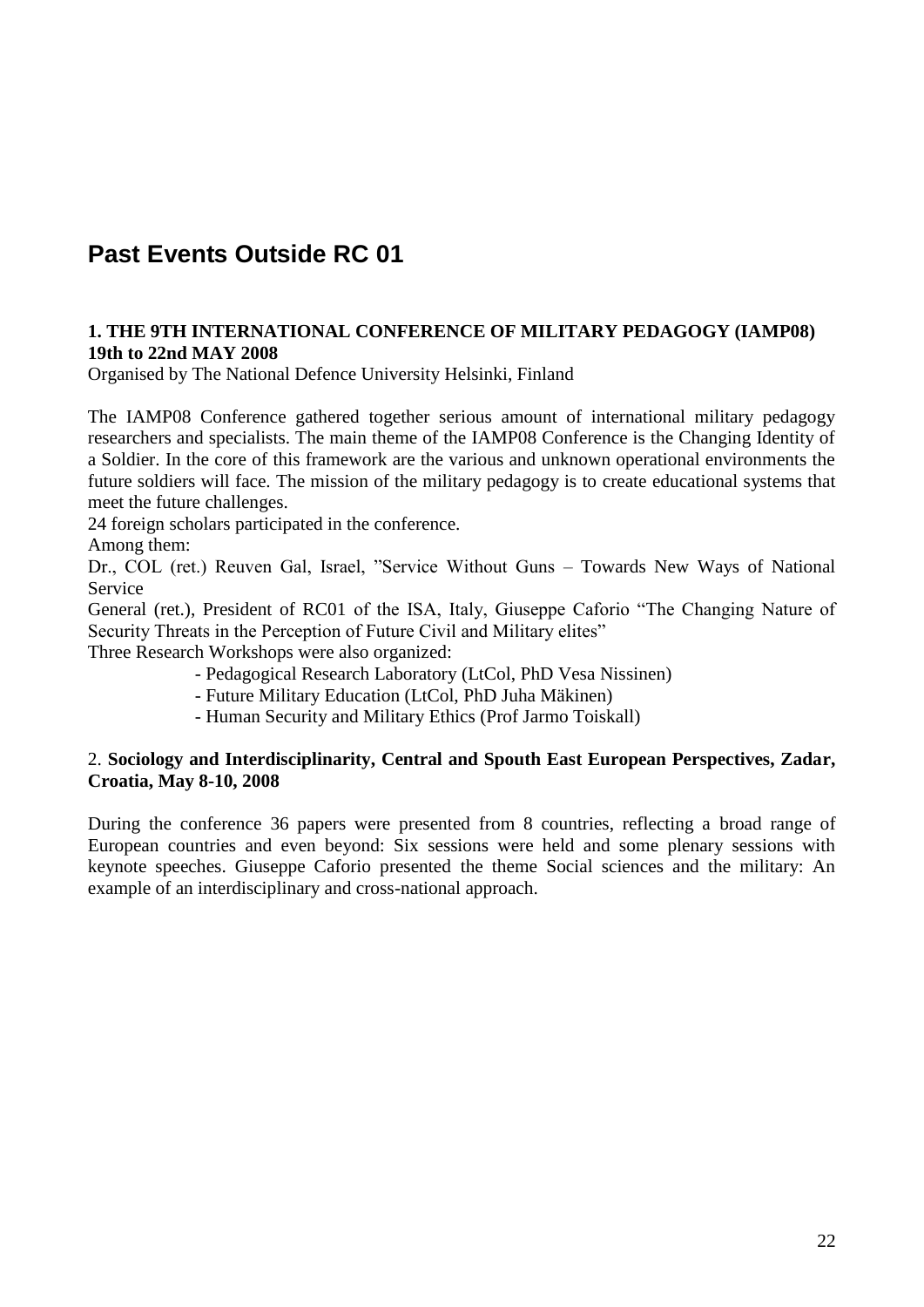## **Upcoming Event in ISA important for RC 01**

## **1. Yerevan**



October, 2008

Dear Chairperson of an ISA Research Committee/Working Group/Thematic Group,

the 39th World Congress of the International Institute of Sociology will take place, as announced, at Yerevan State University, Yerevan, Armenia, June 11 -14, 2009. The theme of the Congress is *"Sociology at the Crossroads"*.

The five previous World Congresses of the IIS have highlighted dilemmas of human existence and societal institutions in the contemporary world. They have examined problems of social existence amidst processes of globalization, cooperation and violent conflict. They have been conducted in the spirit which guided the formation of the IIS, namely that of an engagement and encounter between a variety of theoretical positions among members of a truly international community of scholars.

The 39<sup>th</sup> World Congress will reaffirm that spirit. It will have three broad foci, namely questions concerning the way sociology can arrive at a reformulated understanding of dilemmas of humanity in the contemporary era, including the nature of war and violence, of political order and states and state-like entities, of religious and cultural encounters, of processes of collective memories, traumas and reconciliations, and of shifting conceptions of law, legal regulation, human rights and international order.

The Congress will also highlight cutting-edge theoretical advances in sociology and neighbouring disciplines as well as teaching and curricular developments of sociology and social science in general in universities in the future.

The structure of the Congress is straightforward. The Congress will open on Thursday afternoon, June 11, with two plenary sessions. Each morning of the three following days, June 12-14, there will be two plenary sessions. The afternoons will be devoted to sessions proposed and organized by participants themselves.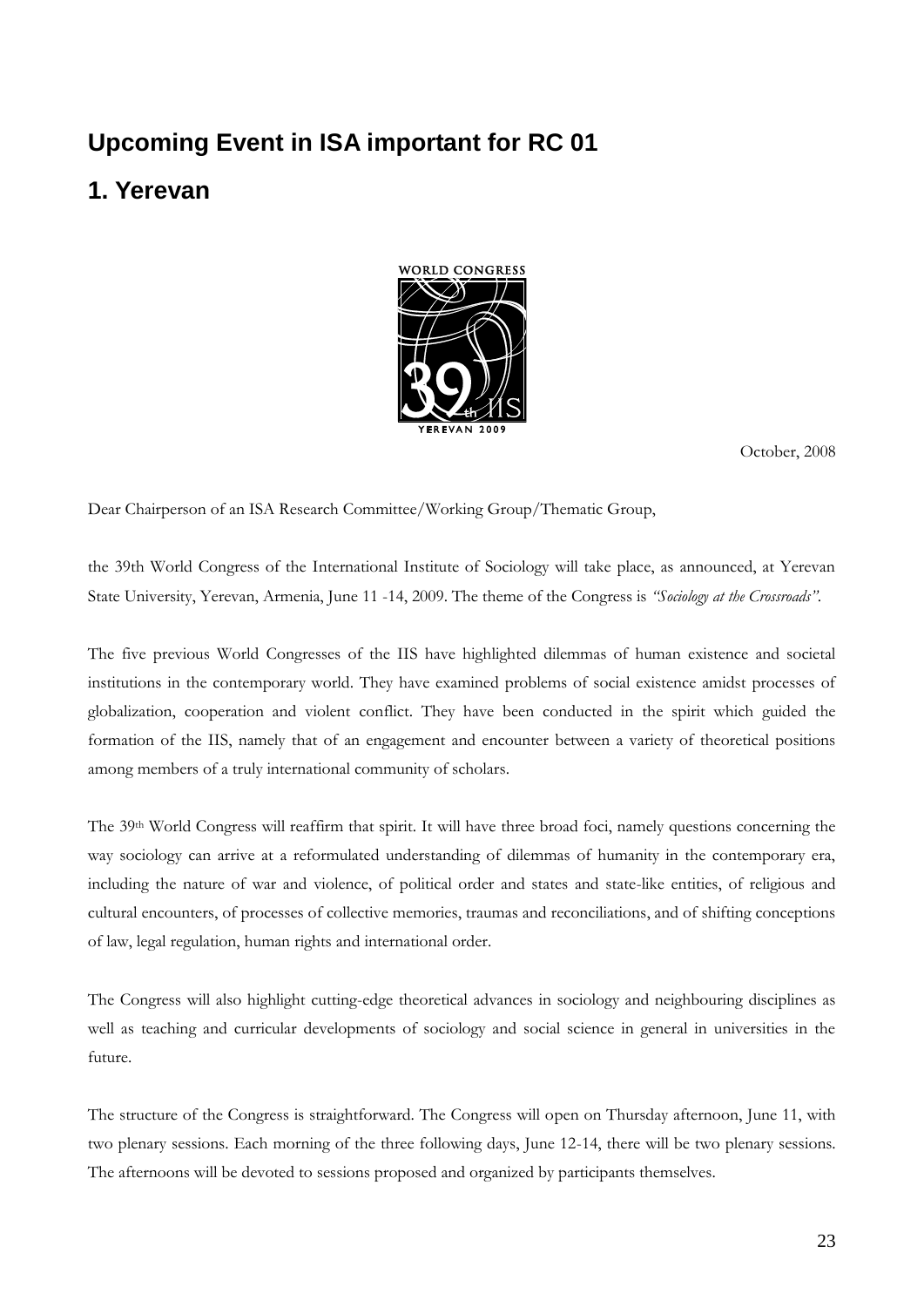At the previous World Congresses of the IIS, President, Vice-Presidents and former Presidents of the ISA have been present and have contributed greatly to the intellectual profile of the Congresses. It has become a wellestablished and well-functioning practice that a large number of ISA Research Committees/Working Groups/Thematic Groups hold their meetings during the IIS World Congress.

We are writing to you in your capacity as chairperson of an ISA Research Committee/Working Group/Thematic Group. During the 38<sup>th</sup> World Congress 11 ISA RC meetings were held. It is a delight for the organizing committee of the 39<sup>th</sup> World Congress of the IIS to welcome your committee/group to hold one or several sessions at the Yerevan Congress. Active participation of the ISA Research Committees/Working Groups/Thematic Groups forms an important part of our common effort to promote truly international and high-quality research collaboration across the entire field of sociology and its neighboring disciplines. Needless to say, we realize that it might be difficult for you to submit a proposal to hold a session prior to the November 18 deadline. If it proves impossible to do so, we intend to do our very best to accommodate proposals from ISA committees/groups also after that date.

If you have any questions, please contact Sophie Sköld (iis2009@iisoc.org). For more information about the congress, please visit the congress website www.iisoc.org/iis2009. The site will be continuously updated.

The Congress is hosted by Yerevan State University (YSU) and organized by **Lyudmila Harutyunyan**, Dean of Sociology, YSU, and **Björn Wittrock**, Principal of SCAS and President of the IIS, together with **Craig Calhoun**, New York University (NYU), and President, Social Science Research Council (SSRC), New York; **Yehuda Elkana**, Central European University (CEU); **Peter Hedström**, Nuffield College, Oxford and Singapore Management University (SMU), Secretary-General, IIS, and President, European Academy of Sociology; **Hans Joas**, Max-Weber-Kolleg, University of Erfurt, University of Chicago, and Vice-President, International Sociological Association; and **Shalini Randeria**, University of Zürich and President, European Association of Social Anthropologists.

You are warmly welcome to Yerevan in 2009.

Lyudmila Harutyunyan Björn Wittrock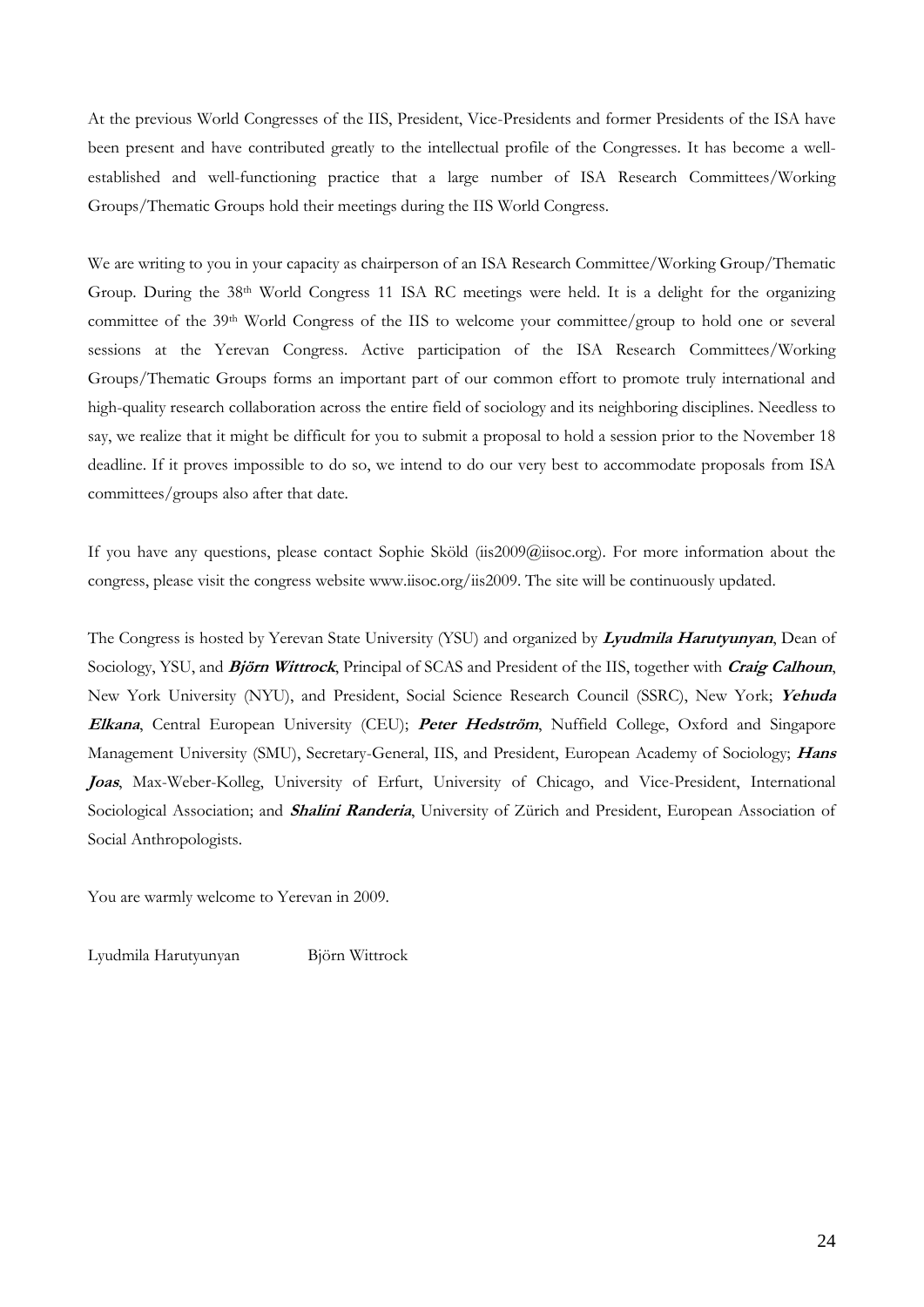## **Upcoming Events Outside RC 01**

## 1. **10th ERGOMAS conference in Stockholm, 2009, June 22-26**

A global focus on Military and Society

In June 2009, the Swedish National Defence College will be hosting the next conference of the European Research Group on Military and Society (ERGOMAS).

ERGOMAS is a public, non-profit, politically and ideologically independent professional organization of scientists. Its purposes are pursued through the activity of Working Groups (see below) and the Biennial conference.

The conference functions as an occasion when all working groups meet, where new members can join and provides a unique opportunity for learning and networking within research on Military and Society.

From this year, the Board of ERGOMAS have decided to make the association more "global" by welcoming members and conference participants from all countries. The core disciplines of ERGOMAS are sociology and political science but, over time, it has become more and more multidisciplinary, and now has members drawn from many other disciplines: for example psychology, anthropology, education, history, to mention some of them.

## Conference themes

The programme for the conference will be based on a combination of keynote talks, and presentations by the working groups. Proposals for new working groups and research themes are also welcome and some room will be made for the presentation of these. The conference themes will encompass the whole range from everyday conditions in international operations to critical events for civil and military personnel. Central themes during the conference are:

1. 21st century military operations, focusing on issues arising from multinational links, jointery, inter-agency relationships and questions of linking military and reconstruction/nation building missions.

2. The effects of operations on deployed personnel (not just military but civilians, contractors etc) as well as families, and wider publics; and impact of families and publics and deployed experiences on operations: so there are two-way relationships to be investigated here.

3. Privatization of security and the use of private security companies in delivering support for military missions: legal, regulatory, civil-military and defence economics issues, including the question of how far commercialization and outsourcing of its core functions can go without undermining military effectiveness.

4. Military cultures – challenges of social change and changing nature of operations – continuity and change.

## **Organisation**

The conference will take place at the Swedish National Defence College (Försvarshögskolan, FHS). Photographs showing the building and some of the facilities can be seen here. The conference is an opportunity to listen to and join some of the present working groups but also to put forward new ideas and directions.

The present working groups

The present working groups and their coordinators are the following:

"Morale, Cohesion and Leadership",

(coordinator Paul Bartone, bartonep@ndu.edu; coordinator, gerry.larsson@fhs.se)

• "Democratic Control of the Armed Forces",

- (coordinator Hans Born, h.born@dcaf.ch)
- "Public Opinion, Mass Media and the Military",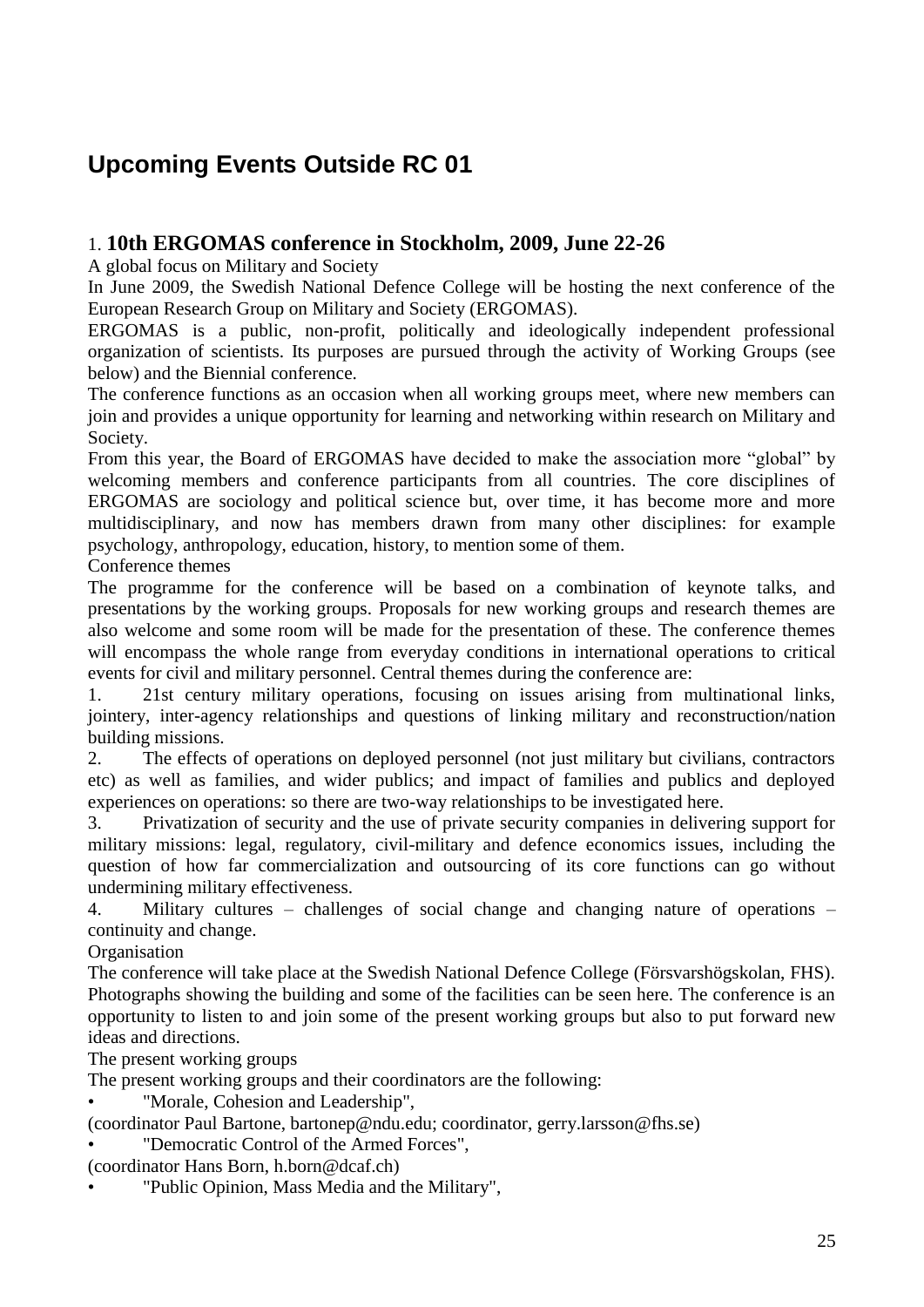(coordinator Marjan Malesic, marjan.malesic@fdv.uni-lj.si) "Women in the Military", (coordinator Marina Nuciari, nuciari@econ.unito.it) "Warriors in peacekeeping" (coordinator Ljubica Jelusic, ljubica.jelusic@fdv.uni-lj.si) "Military families", (coordinator René Moelker, rene\_moelker@yahoo.com) "The Military Profession",

(coordinator Giuseppe Caforio, gcaforio@fastwebnet.it)

## **2. The Post-Conflict Environment, Woodrow Wilson Center, 9 April 2009**

### http://www.wilsoncenter.org/index.cfm?fuseaction=news.item&news\_id=463891

In the twenty years that have passed since the fall of the Soviet Union and the end of a bipolar geopolitical order, the world has experienced no fewer than 116 violent conflicts. Encompassing regional and inter-communal struggles, civil wars, insurrections and counterinsurgencies, ethnic cleansings, politicides, and so-called wars on terror, these "new wars" –as Mary Kaldor has described them—have not only been notable for their brutality, but also for the fact that they have largely extinguished any lingering distinctions between civilians and combatants, the front and the rear. (As Kaldor indicates, among the most striking feature of these 'new wars' is the fact that the average civilian/military casualty ratio now stands at 8:1, the inverse of what it was prior to WWI). As military operations on urban terrain [or "MOUT campaigns"], sieges, and scorched earth tactics have reintroduced themselves with a new vigor in the repertoire of warfare, an entire reconstruction industry has emerged in their wake, bringing with it new forms of expertise in the assessment and management of the post conflict environment.

Indeed, because war has rapidly become a metropolitan phenomenon, one of the most prominent though overlooked consequences of the contemporary history of warfare may be the emergence of the "post-conflict environment" itself; that is, the appearance of a series of common social and physical attributes out of wartime conditions [and the responses to them], wherever armed conflicts occur. Despite the important political, geographic, and economic differences between them, in Kosovo, Falluja, Guatemala, and the Sudan, the logic of conflict generates something approaching a universal ecology of ruin. To date, however, this post-conflict environment has only been described in fragmentary form with too little exchange across disciplines and issue areas. Distributed throughout the academic and policy literatures on postwar stabilization and reconstruction, transitional governance, humanitarian assistance, peace and nation building, informal networks and civil society, the characteristics of the post-conflict environment await systematic description in a single work.

The Post-Conflict Project:

The aim of the Post-Conflict Environment Project is to attempt such a description; first, in a workshop and then in a published monograph and linked web site aimed at a readership of academics and non-specialists alike. Recognizing the twin methodological challenges presented by the distinctiveness of individual conflicts on one hand, and of the disciplinary approaches developed to interpret them on the other, the organizers of the Post-Conflict Project see this range of political and methodological cases as an opportunity to delineate a 'composite image' of the postwar environment. In other words, we seek to analyze the most prevalent/salient characteristics of the post-conflict environment out of the cumulative descriptions and interpretations of differing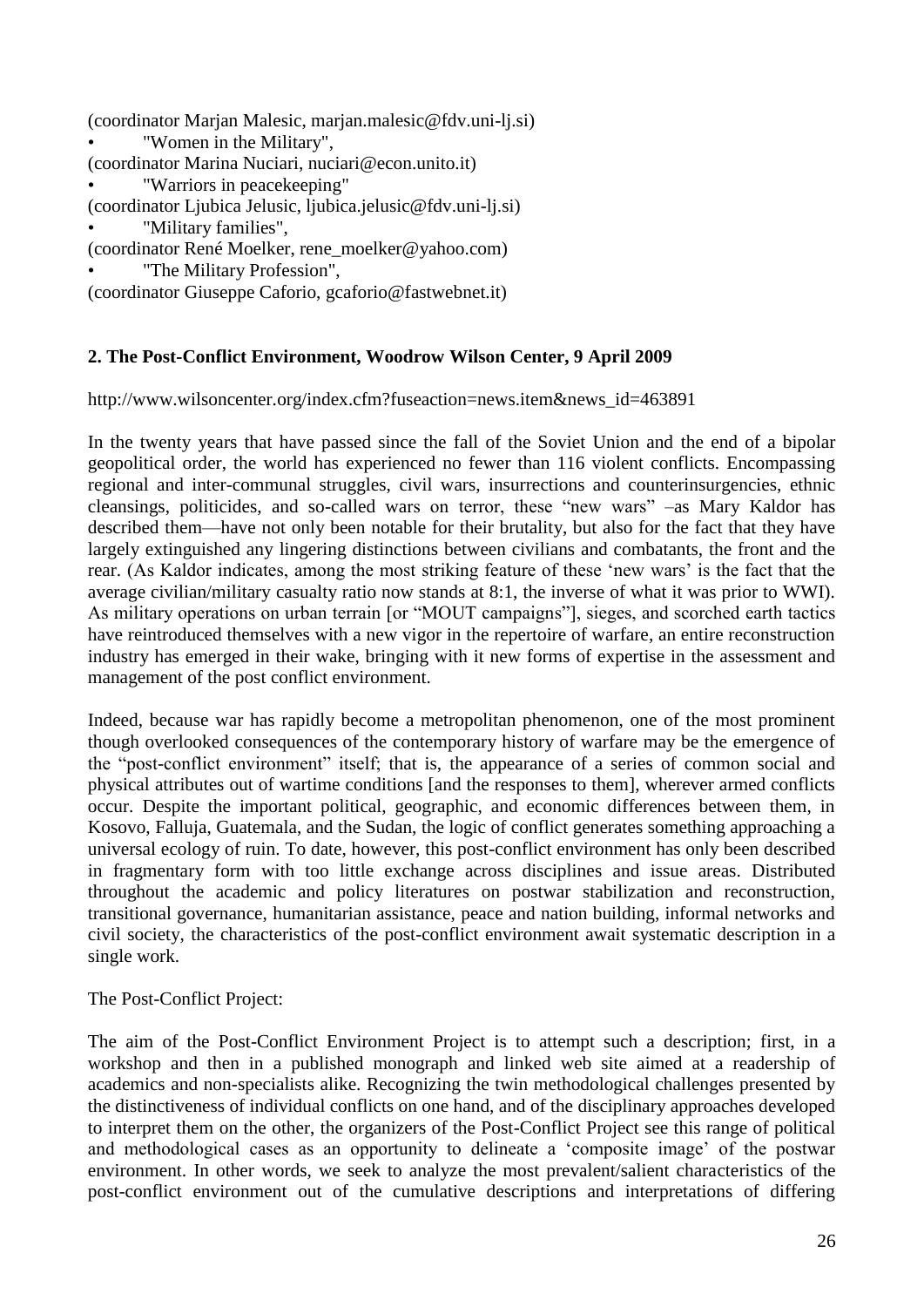postwar conditions.

The conveners of the Post-Conflict Environment Project are:

Daniel Bertrand Monk George R. and Myra T. Cooley Professor of Peace and Conflict Studies Professor of Geography Colgate University dmonk@mail.colgate.edu

Geoffrey Dabelko Director, Environmental Security Program Woodrow Wilson International Center for Scholars Geoff.Dabelko@wilsoncenter.org http://www.wilsoncenter.org/ecsp http://newsecuritybeat.blogspot.com

Blair Ruble Director, Kennan Institute, and Comparative Urban Studies Programs Woodrow Wilson International Center for Scholars blair.ruble@wilsoncenter.org http://www.wilsoncenter.org/cusp

Submissions/Deadlines:

Individuals who wish to participate in the Post-Conflict Environment Project should submit an abstract of no more than 250 words, as well as a CV of no more than 2 pages to Kathy Langworthy, Administrator, P-CON Program -- Colgate University. Abstracts and CV's should be combined in a single msword document, and sent as attachments to Ms. Langworthy at: klangworthy@mail.colgate.edu. The deadline for submissions is Friday, 31 October 2008.

## **3. BEIJING CONFERENCE: MANAGING THE SOCIAL IMPACTS OF CHANGE FROM A RISK PERSPECTIVE**

15-17 April 2009

How are the risks associated with social change understood in China and in the UK? How do social scientists study them and policy-makers respond to them? This major international conference will focus on the contribution of social science research to understanding and managing a range of important social risks. There will be two streams led by leading international keynote speakers on the management of change and on the contribution of social science to the understanding of risk, and a further stream of papers on current risk issues in the two countries. Contributions to all these streams are welcomed.

**4. IUS CANADA BIENNIAL CONFERENCE** Kingston, ON, Canada, IUS Canada 2008 Biennial Conference, November 7 - 9, 2008 The Royal Military College of Canada, Kingston, Ontario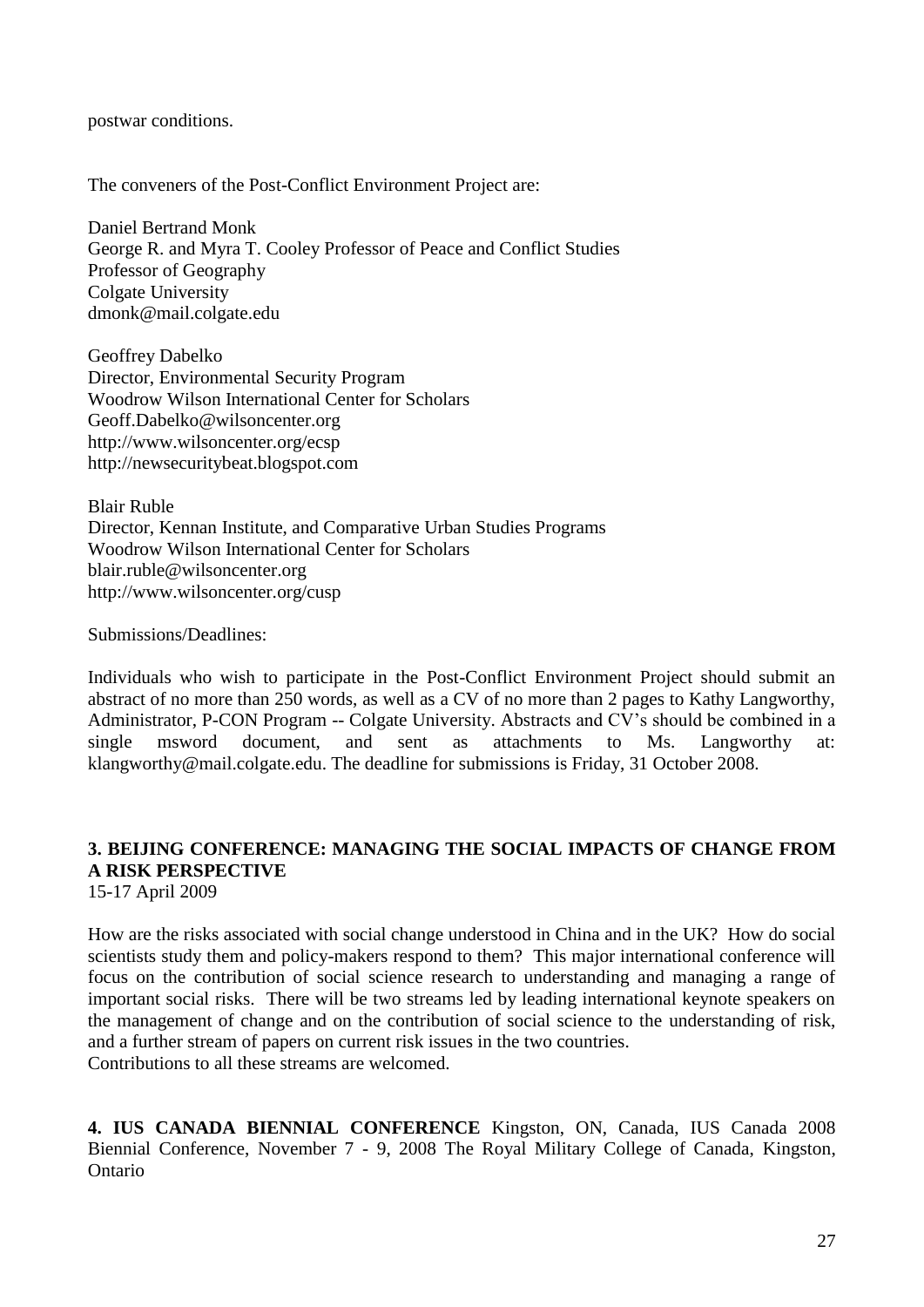The 2008 Biennial Conference hosted by IUS Canada will be held at the Royal Military College of Canada in Kingston, Ontario from the 7th to 9th November, 2008.

This call for papers invites the submission of abstracts for papers, panels or posters to the Programme Committee. As with previous conferences, submissions are invited addressing the broad range of social and behavioral sciences research dealing with the military establishment; relations with both government and society in achieving defence objectives; and, increasingly, the broader array of issues that surround the security sector and inter-relationships amongst the military, other government agencies, NGOs and host communities in achieving human security objectives. As such, IUS Canada wishes to expand the topics examined and the perspectives presented and specifically invites the widest possible range of scholarship on relevant topics.

Noting the evolution of thinking in other nations, the conference organizers are particularly interested in attracting a range of papers on issues related to culture and military operations. Change in the nature of military missions, globalization, inclusive and comprehensive approaches to problem solution, and other characteristics of the evolving security context all point to the multifaceted importance of "culture" and the concept of cultural intelligence. In response, each academic discipline has developed notions and definitions of culture and cultural intelligence that inform work in this domain, but few opportunities have occurred in Canada to compare and debate the merits of these approaches, to examine how these approaches are either in conflict with one another or mutually supportive of one another, or to assess whether concepts developed in other nations do or do not fit the Canadian context. Thus, papers are specifically requested considering the impact of evolving notions and definitions of culture and cultural intelligence on military operations over the past decade, on current operations, and on future military operations.

Further, the work of emerging scholars is particularly encouraged and the Franklin Pinch Award will be given to the best student paper or poster presented at this year's conference.

Dr. Sarah A. Hill, Programme Committee Chair (sarah.hill@rmc.ca).

## **5. An international, Interdisciplinary Conference**

\_\_\_\_\_\_\_\_\_\_\_\_\_\_\_\_\_\_\_\_\_\_\_\_\_\_\_\_\_\_\_\_\_\_\_\_\_\_\_\_

Cardiff University, UK Thursday 2\*Friday 3 July 2009

What are the cultural implications of living under conditions of global, manufactured risk?

In the twentieth century, the possibility arose for the first time that a crisis of planetary proportions might result from human activities. By the early decades of the century, global economic and financial interdependence was such that a crisis unfolding in one location could radiate outwards to destabilize the entire socio-economic world-system. Through the twentieth century and into the twenty-first, the risk of pandemic upheaval has been heightened by an array of phenomena: the expansion and acceleration of media and telecommunications networks; the integration of financial markets and the instantaneous ramification of market fluctuations via programme trading; nuclear proliferation; international terrorism; rapid population growth; unsustainable consumption of

Requests for participation and panel, paper, and poster abstracts should be sent no later than 15 September, 2008 to: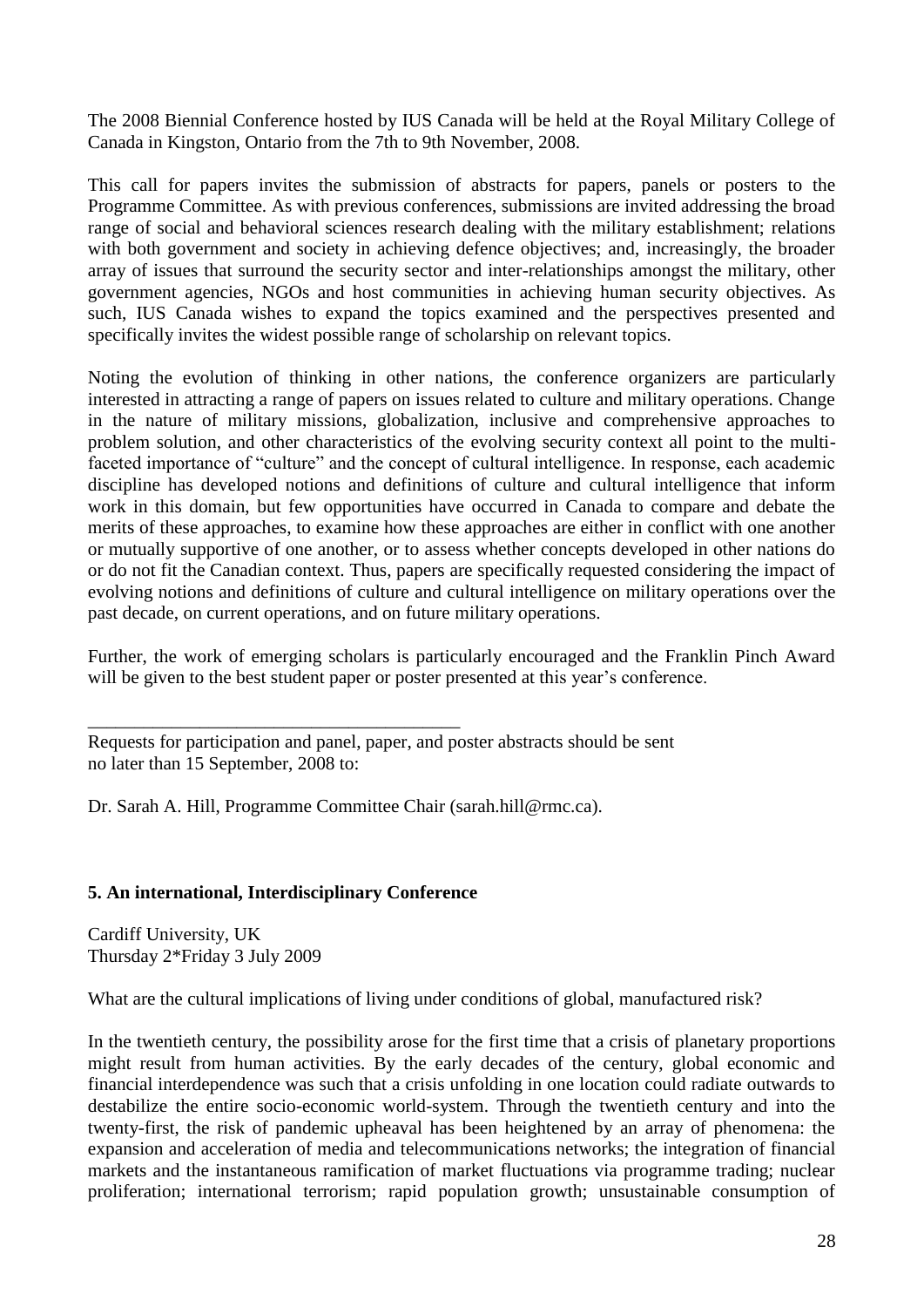natural resources; overload of electricity grids, leading to cascading power failures; pollution of the ecosphere and resulting climate change; computer viruses and \*cyber-warfare\*; genetic engineering; cloning; nanotechnology; artificial intelligence; bioweaponry; the emergence and rapid spread of new strains of infectious disease; and the development of antibiotic-resistant pathogens.

Scholars speak of \*systemic risk\* (Anthony Giddens), \*simultaneous crisis formation\* (David Harvey), a \*general disaster\* (Brian Massumi), \*worst imaginable accidents\* (Ulrich Beck), \*total risk of catastrophe\* (François Ewald), \*global\* or \*integral\* accidents (Paul Virilio), \*global catastrophic risks\* (Nick Bostrom and Milan \*irkovi\*), and \*modernist events\* \* \*events which not only could not possibly have occurred before the twentieth century but the nature, scope, and implications of which no prior age could even have imagined\* (Hayden White).

Such occurrences hover indeterminably somewhere between the possible, the probable, and the inevitable. This conference will explore how writers, artists, filmmakers, dramatists, philosophers, and critical and cultural theorists have responded to the prospect and reality of global crisis. Moreover, it will ask how the methodologies of textual and cultural criticism might offer new insights into our age of global risk.

Please send 250-word abstracts for 20-minute papers to the organizer, Dr Paul Crosthwaite, at globalrisk@cardiff.ac.uk by Monday 22 December 2008. Proposals for three-person panels are also welcome; please send a brief description of the panel along with abstracts for the individual papers.

Updates will appear on the conference web site: http://www.cf.ac.uk/encap/globalrisk

Dr Paul Crosthwaite Lecturer in English Literature School of English, Communication, and Philosophy Cardiff University Humanities Building Colum Drive Cardiff CF10 3EU

Tel: (029) 20870317 Email: crosthwaitepj@cardiff.ac.uk Web: http://www.cardiff.ac.uk/encap/staff/crosthwaite.html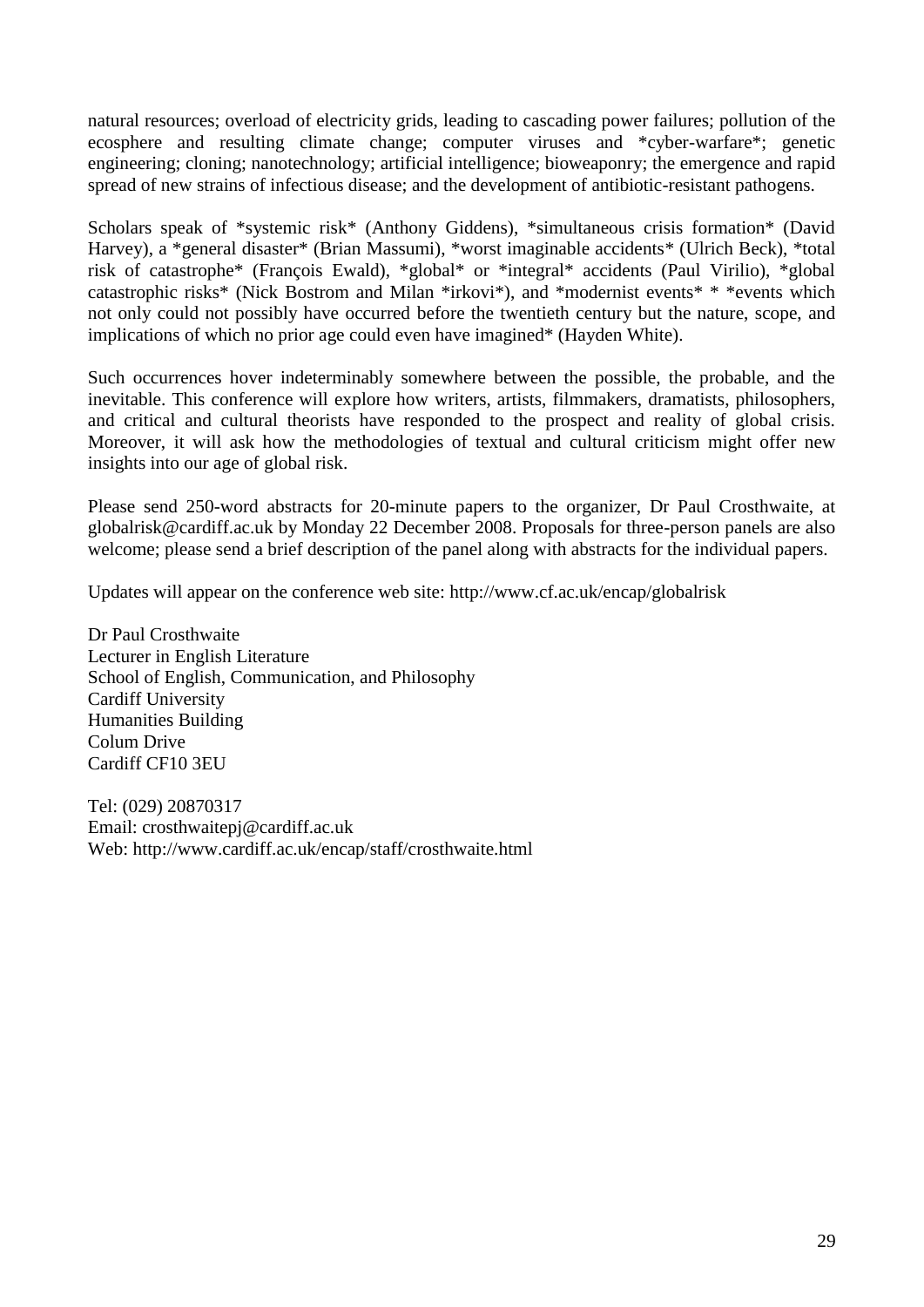## **New Publications**

**1. Gerhard Kümmel (2008):** Truppenbild mit Dame. Eine sozialwissenschaftliche Begleituntersuchung zur Integration von Frauen in die Bundeswehr (SOWI-Research Report 82). Strausberg: SOWI.

This study is based on more than 1,800 questionnaires that have been returned by both male and female soldiers in the German Armed Forces in mid-2005. The findings of these data are now published in this report. The topics dealt with include the following aspects: job satisfaction, soldierly interactions, work-life balance, self-perceptions and other-perceptions, gender / sex role images and sexual harassment. The report sees progress in some areas and remaining and continuing problems in other areas. It concludes that gender training efforts are necessary and should be revived.

### **2. Armed Forces and Conflict Resolutions: A Sociological Perspective edited by Giuseppe Caforio, Gerhard Kümmel and Bandana Purkayastha, Emerald Group, Bingley, UK, forthcoming 2008**

This book brings together contributions from scholars of various social science disciplines on three themes that appeared significant for the study of the phenomenon of conflict and conflict resolution. The first theme is centered on the new aspects of war in the twenty-first century where asymmetric warfare has changed many rules of the game, imposing a profound transformation on the military, not only tactical, but also structural, preparatory, mental and ideological. The second theme regards the delicate relations between the armed forces and societies. The ever-greater technicality of military operations and their lower comprehensibility to the broad public as a result, together with increased sensitivity in many countries in regard to the use of violence and death, have created social situations and problems that deserve to be investigated. The third theme, building and sustaining peace, operationalizes different types and levels of violence and conflict. It assesses ongoing efforts, for instance, governments trying to contain or diffuse conflict, businesses and national service schemes building peaceful civil spheres, and the efforts of organized groups to claim, shape, and extend the spheres of life that are free of conflict.

## TABLE OF CONTENTS; Foreword by Manas Chatterji

General introduction by Caforio G., Kuemmel G., Purkayastha B.

Part I - The military in the 21st century: Wars and conflicts

- Giuseppe Caforio: "Introduction"
- Giuseppe Caforio: "The Asymmetric Warfare: In Search Of A Symmetry"
- Eraldo Olivetta : "Military Organization and Asymmetric Conflicts: Changing Approach"

Kadir Varoglu / Mesut Uyar "The Impact Of Asymmetric Warfare On The Military Profession And Structure: Lessons Learned From The Ottoman Military"

Gerhard Kuemmel: "Dr. Strangelove or: How I Learned to Stop Worrying and Love the Bomb. Suicide Attacks in Asymmetric Warfare".

Uroš Svete: "Use and Impact of Information-Communication Technology in Modern Conflict: The War in Iraq"

- Dion E. Phillips: "Terrorism and Security: The Caribbean Before and After 2001"
- Joseph Soeters: "Afghanistan talks. Experiential isomorphism in the military"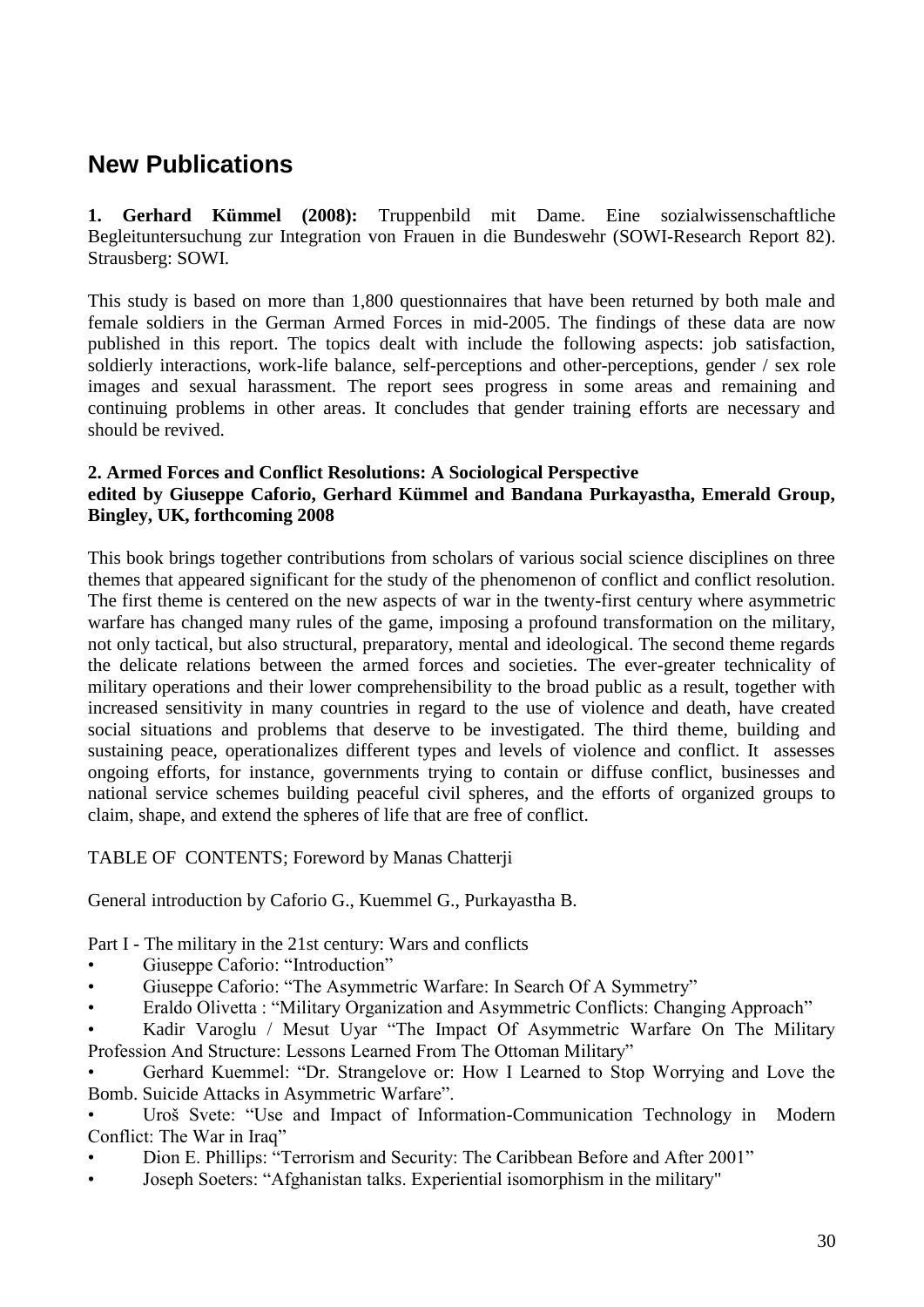Part II - Militaries and Civil Societies Interfaces:

Gerhard Kümmel: "Introduction"

Karl W. Haltiner/ Tibor Szvircsev Tresch: "The Decline of the Mass Armies and Conscription in Europe "

• Rene Moelker / Gabriella Poot / Manon Andres / Ljubica Jelusic / Leena Parmar / Maren Tomforde: "News from the Home Front: Communities Supporting Military Families"

• Stephen C. Trainor: The Socialization and Development of Military Identity and Military Career Orientations in Naval Academy Midshipmen"

Doo-Seung Hong: "The Military and Civil Society in South Korea"

Anke Schünemann: "Hidden Agenda in Paraguay: The Dilemma of External Democratization through US Military Cooperation"

Tony Krönert: "Military and Politics in South and Central America: The Self-Perception of the Armed Forces in Latin America"

Andrea van Dijk / Joseph Soeters: "Language Matters in the Military"

Part III - Building and Sustaining Peace

:

Bandana Purkayastha: "Introduction"

- Maya Beasley: "The Impact of Counterterrorism and Strain on Palestinian Terrorism"
- Iwan Gardono Sudjatmiko: "Communal Conflict, State Failure, And Peacebuilding"
- Syed Mansoob Murshed: "National Business, Civil War Abatement And Peacebuilding
- Donald J. Eberly: "National Youth Service: An Institution For Building And Sustaining Peace"

Bandana Purkayastha: "Building And Sustaining The Fabric Of Peace: Notes From The Field"

## **3. NEW PUBLICATIONS FROM SOWI**

Thomas Bulmahn, Rüdiger Fiebig & Wolfgang Sender (2008): Sicherheits- und verteidigungspolitisches Meinungsklima in der Bundesrepublik Deutschland. Ergebnisse der Bevölkerungsbefragung 2006 des Sozialwissenschaftlichen Instituts der Bundeswehr (SOWI-Research Report 84). Strausberg: SOWI.

Angelika Dörfler-Dierken (2008): Zur Entstehung der Militärseelsorge und zur Aufgabe der Militärgeistlichen in der Bundeswehr (SOWI-Research Report 83). Strausberg: SOWI.

Gerhard Kümmel (2008): Truppenbild mit Dame. Eine sozialwissenschaftliche Begleituntersuchung zur Integration von Frauen in die Bundeswehr (SOWI-Research Report 82). Strausberg: SOWI.

Nina Leonhard, Giulia Aubry, Manuel Casas Santero & Barbara Jankowski (Eds.) (2008): Military Co-operation in Multinational Missions: The Case of EUFOR in Bosnia and Herzegovina (SOWI-Forum International 28). Strausberg: SOWI.

## **4. GEORGE C.MARSHALL CENTER OCCASIONAL PAPERS**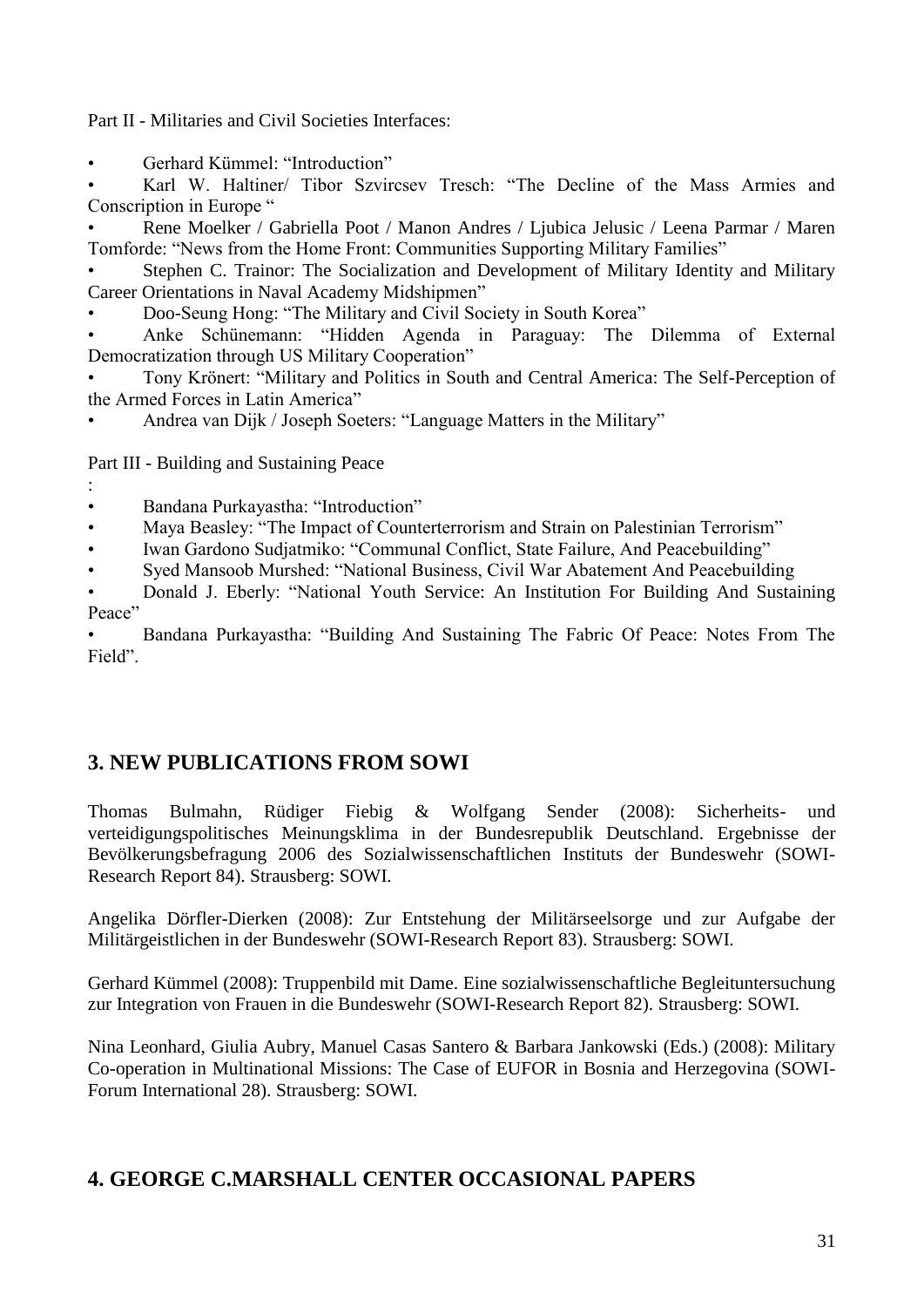http://www.marshallcenter.org/occpapers-en Online are two new papers:

Marshall Center Occasional Paper #19 Europe's Dependence on Russian Natural Gas: Perspectives and Recommendations for a long-term Strategy Date: September 2008 Author: Richard J. Anderson

Marshall Center Occasional Paper #18 Business as Usual: An Assessment of Donald Rumsfeld's Transformation Vision and Transformation's Prospects for the Future Date: June 2008 Author: Mark G. Czelusta

Additionally the Marshall Center inaugurated a new series of short policy reports, the MC Security Insights: They can be found at:

http://www.marshallcenter.org/site-graphic/lang-en/page-pubs-index-1/page-sip apers-research-1

Security Insights Paper #2 Kosovo: Adjusting to a "New Reality" Date: July 2008 Author: Dragan Lozancic

Security Insights Paper #1 The Assault on Aid Workers: A New Pattern in Terrorism Date: January 2008 Author: Christopher C. Harmon

## **5. PUBLICATIONS FROM PFP CONSORTIUM OF DEFENSE ACADEMIES AND SECURITY STUDIES INSTITUTES**

**Connections, The Quarterly Journal** Vol. VI, No. 4 Winter 2007. Articles by: Gordon N. Bardos. "Kosovo and Balkan Stability" Velichka Milina: "Energy security and geopolitics" Frederic Labarre: "Self-interest and cooperation: The emergence of multilateral interdependence in postconflict era"

**Connections, The Quarterly Journal** Vol. VII, No. 1 Spring 2008. Articles by: Mehmedin Tahirovic. "Montenegro and the NATO partnership for Peace Program" Paul Belkin: "The European Union's energy security challenges" Dorinel-Ioan Moldovan: "Managing defense transformation in small and medium-sized NATO countries" Christopher C. Harmon: "Public diplomacys next challenges" John J. Le Beau: "The renaissance of insurgency and counter-insurgency: Examining twenty-first century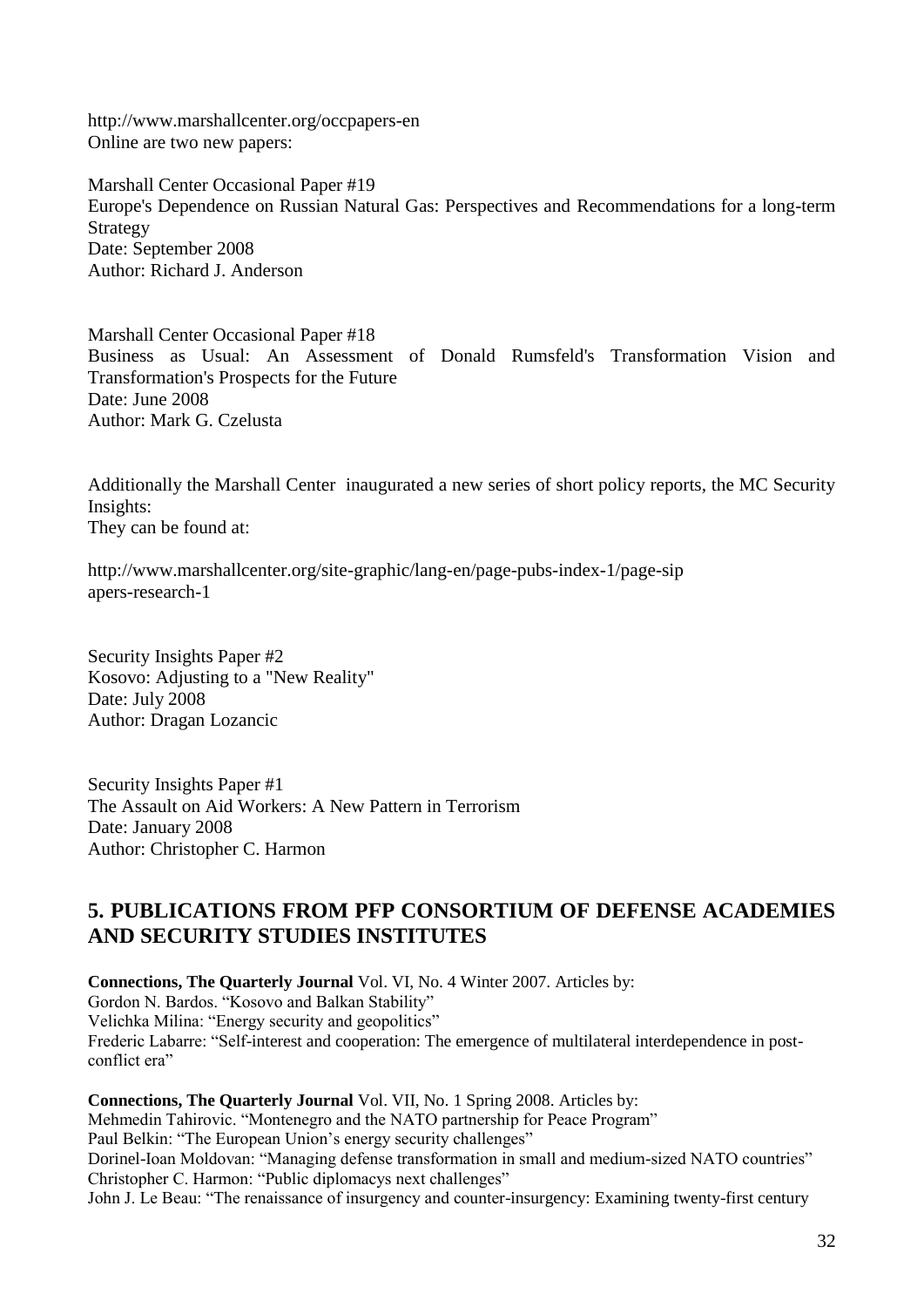insurgencies an government responses"

**Connections, The Quarterly Journal** Vol. VII, No. 2 Summer 2008. Articles by: Peter Faber. "Building defense institutions: The broader context today" Edwin J. Pechous: "NATO enlargement and beyond" Ron Matthews and Curie Maharani: "Beyond the RMA: Survival strategies for small defense economies" Hari Bucur-Marcu: "Institutionalization of security risk assessment"

#### **Address for publication orders: Pfpconsortium@marshallcenter.org**

### **6. Infantry Company as a Society, by Knut Pipping, National Defence University Helsinki, Series 1 No 3/2008.**

During the Second World War Knut Pipping, a young Finnish sociologist, served as NCO in a Finnish machine gun company. In 1942, during the war, he began an extensive sociological study of his own company: He gathered empirical material systematically during and after the war and after the war his work was published in Swedish. The Finnish Military Sociological Society wanted to have translated and published in English this very interesting work.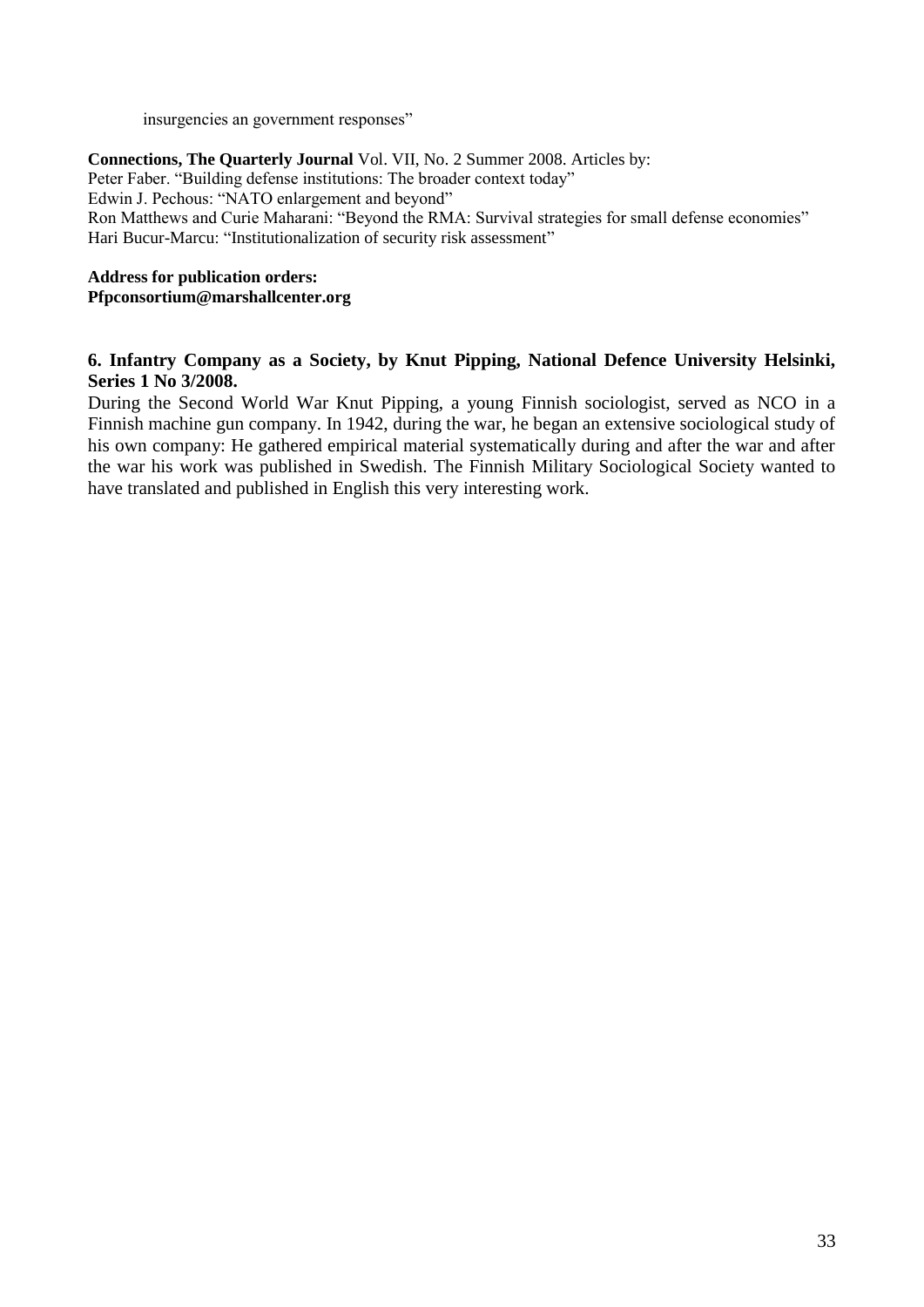## **News from RC01 members**

Dr. David R. Leffler wrote us the following letter that we report for what can be of interest of our readers:

*Dear Dr. Caforio,*

*Col. Brian Rees and I thoroughly enjoyed attending the Armed Forces & Conflict Resolution in a Globalized World Conference in Seoul. Many salutes to you and the conference organizers who did such a wonderful job!* 

*You may recall that Col. Rees and I both gave presentations about how Invincible Defense Technology (IDT) is a scientifically-validated means for any country to prevent terrorism and war. In my opinion, as a scientist who has studied the peer-reviewed research on IDT, the brave people who are among the first harness the immense power of the unified field through IDT will gain the upper hand over their competition.*

*For more information concerning my opinion, I request that you and your colleagues read my recent editorial: "The Race for 'Inner Space'" and read the "Proceedings from 3 International Conferences" published in the 11 April 2008 issue of Invincible Defense Technology News. This newsletter is available at: [http://davidleffler.com/enewsletter/20080411\\_IDT\\_News.html](http://davidleffler.com/enewsletter/20080411_IDT_News.html) . You and your colleagues are welcome to subscribe to this newsletter. This is no fee for this online subscription.*

Lastly, David R. Leffler invite RC01 members to view an online video by Dr. John Hagelin, The video is available at: [http://www.invincibledefense.org/videos/2007\\_04\\_11\\_hagelin.html](http://www.invincibledefense.org/videos/2007_04_11_hagelin.html)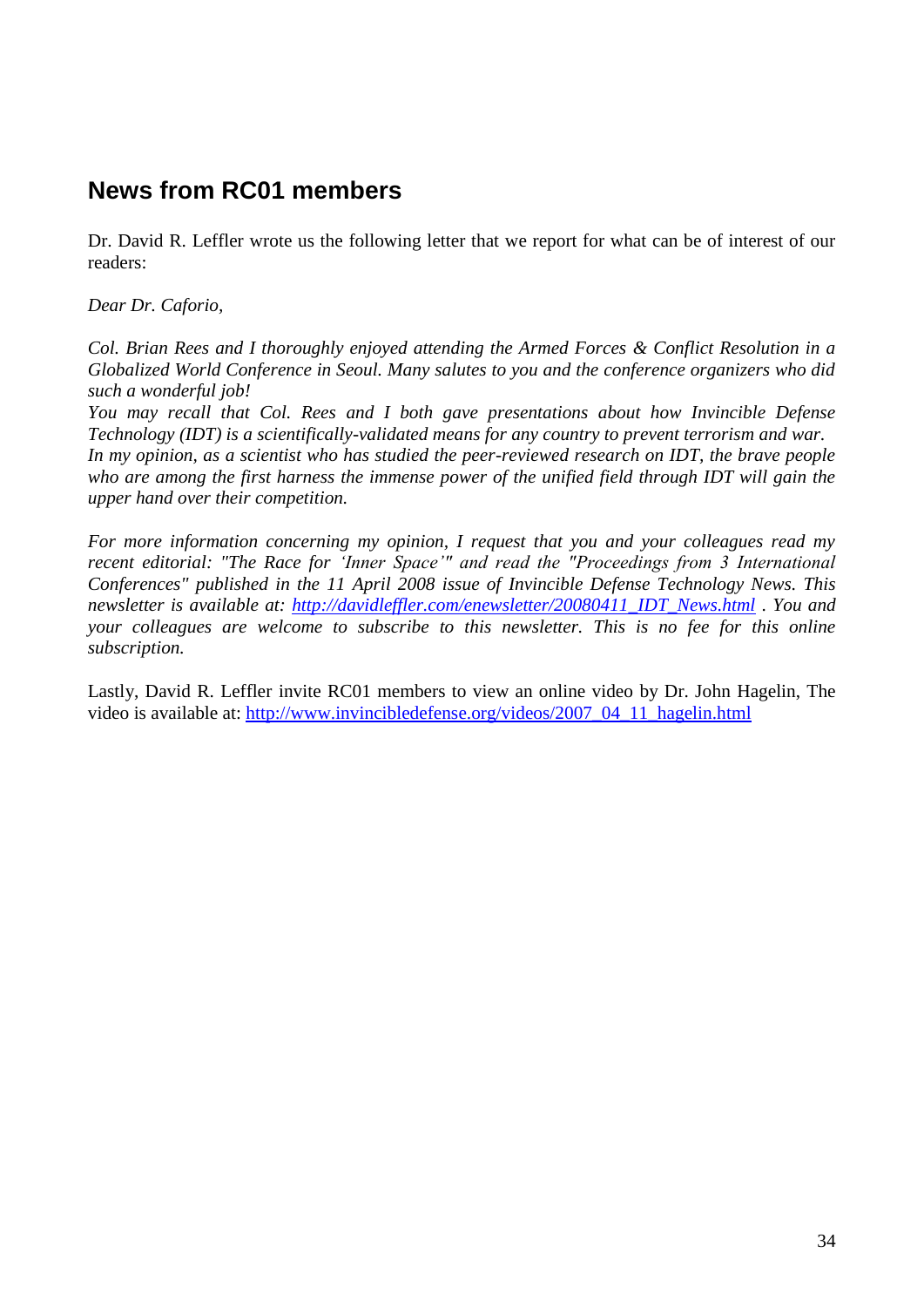## **News on Job Positions, Scholarship**

Temporary Senior Lecturer Royal Military Academy Sandhurst (RMAS), Camberley, Surrey Senior Lecturer in the Department of Defence & International Affairs

A temporary (casual) vacancy exists for a Senior Lecturer in the Department of Defence and International Affairs (DIA), Royal Military Academy Sandhurst. The successful candidate will teach professional courses to Officer Cadets and Captains in the areas of International Politics, British Foreign and Defence Policy and the Law of Armed Conflict

Application Procedure: Interested parties should send a copy of a full, current C.V., including the contact details of two academic references, by  $28/09/2008$  to the address below  $\&$ /or by e mail. References will be taken up subsequently.

A R Ward Esq MA Deputy Head of Department Defence & International Affairs The Royal Military Academy Sandhurst CAMBERLEY, Surrey GU15 4PQ

You will also need to apply to the MoD website The website is https://www.civilianjobs.mod.uk/. Enter the following job reference, 360428, for details and the process.

This is a Non Reserved post and is therefore open to UK, British Commonwealth and European Economic Area (EEA) Nationals and certain non EEA members. The MoD is an Equal Opportunities employer and seeks to reflect the diverse community it serves. Applications are welcome from anyone who meets the stated requirements.

**The Center for Security Studies is led by Prof. Andreas Wenger** (http://www.css.ethz.ch). It studies the interaction between the causes and consequences of organized violence among groups, states, and/or societies, on the one hand, and institutions, political processes, and/or policies that can contribute to the prevention, management, stabilization, and mitigation of political violence, on the other. For this open position we are particularly interested in a PhD student who has a strong interest in working on European and transatlantic security issues. PhD student in Security Studies

http://www.css.ethz.ch/news/ANSC675\_PhD.pdf